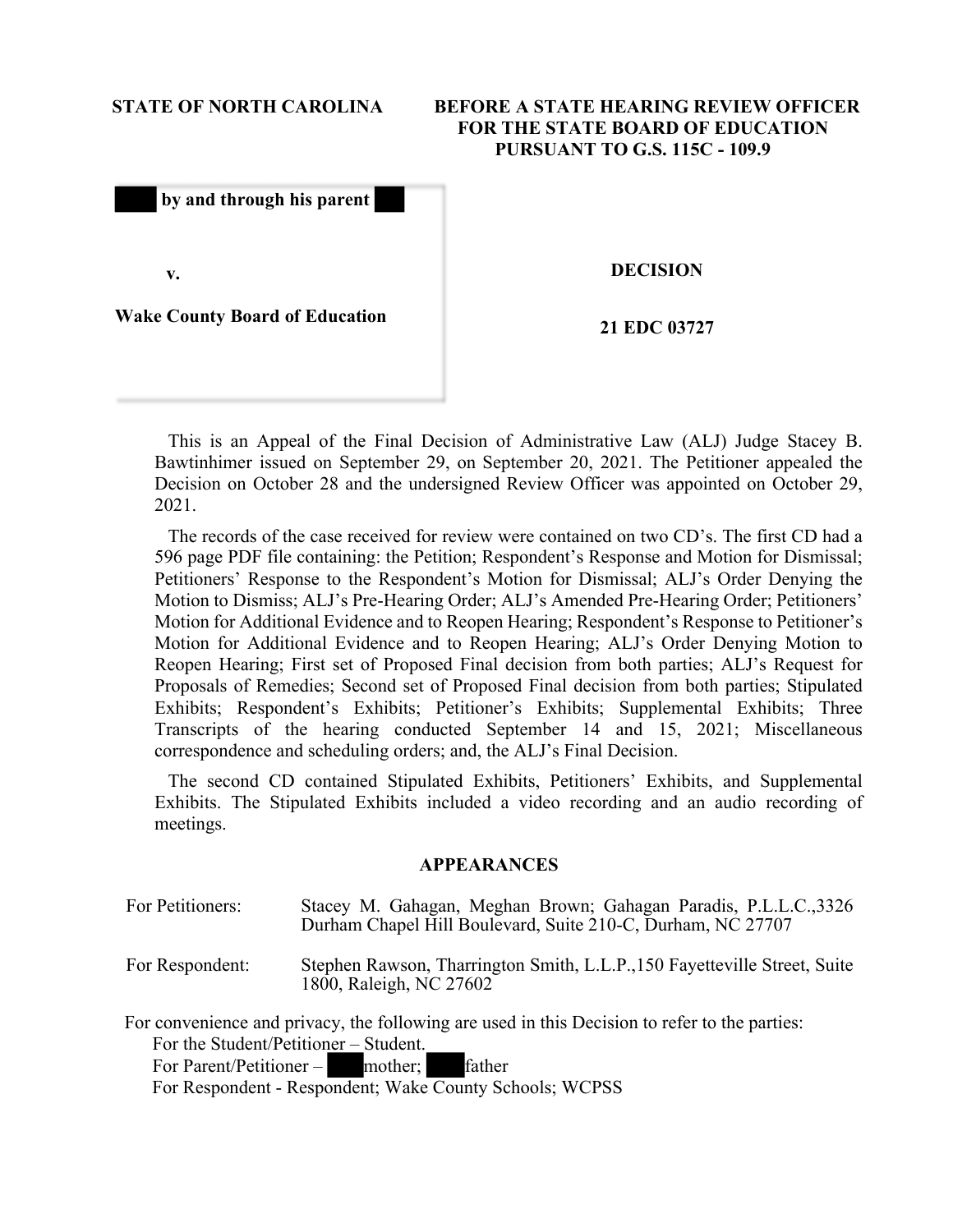### **WITNESSES**



# **EXHIBITS AND TRANSCRIPTS**

The following exhibits were received into evidence during the hearing. The page numbers referenced are the "Bates stamped" numbers:

Stipulated Exhibits: 1-15, 16 (pp. 47-48), 17-19, 21 (pp. 65-66), and 22-29. Petitioners' Exhibits: 3 (p. 10), 8 (pp. 79-81, 83), and 10-12. Respondent's Exhibits: 1, 2, and 4. Supplemental Exhibits: 5, 10, 14, and 16.

## **ISSUES**

The Parties identified the issues for hearing as follows:

1. Was the Manifestation Determination Review (MDR) decision made on May , 2021, substantively appropriate?

2. Was the Manifestation Determination Review (MDR) conducted on May , 2021, procedurally appropriate?

The primary issue before for the State Review Officer (SRO) was whether the ALJ's Final Decision to dismiss the petition was appropriate.

# **THE ALJ'S DECISION**

On September 29, 2021the ALJ issued the following Final Decision:

BASED ON THE FOREGOING, the Undersigned hereby finds proper authoritative support of the Conclusions of Law noted above, and it is hereby ORDERED, ADJUDGED, AND DECREED that:

1. Petitioners did not meet their burden of proof on all issues pending in this matter.

2. was not entitled to the protections of the IDEA at the time of the conduct that led to his suspension because WCPSS did not have a "basis of knowledge" prior to the conduct, and therefore, WCPSS was not required to hold a Manifestation Determination Review ("MDR"). This Tribunal lacks subject matter jurisdiction to grant him relief for a denial of a FAPE on the substantive violation issue.

3. In the alternative, even though WCPSS held a gratuitous MDR, Petitioners failed to prove by a preponderance of the evidence the substantive issue that s conduct was a manifestation of his disabilities. 4. Although WCPSS failed to comply with the procedural requirements during the MDR, Petitioners failed to meet their burden to prove that any of the alleged procedural violations caused educational harm to as a "child with a disability".

5. Petitioners' Motion to Consolidate is MOOT.

6. Respondent is the prevailing party.

7. Based on the foregoing Findings of Fact and Conclusions of Law, it is hereby ORDERED that all of Petitioners' claims are DISMISSED WITH PREJUDICE.

8. While Petitioners' claims regarding the May , 2021 MDR are DISMISSED, this Final Decision cannot and does not foreclose s right to another MDR along with substantive and procedural protections afforded to and his Parents during that process.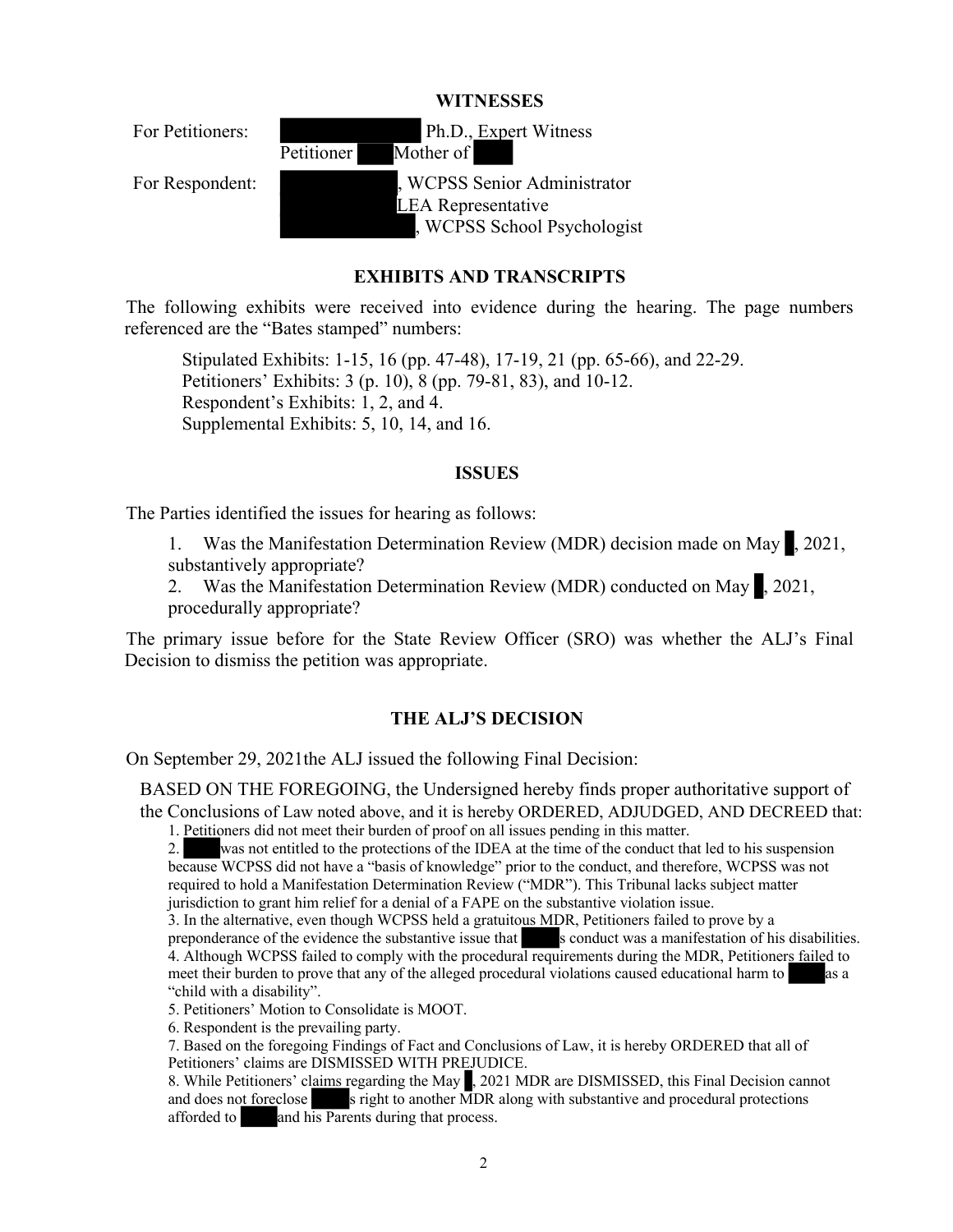#### **JURISDICTION/APPEAL**

The SRO has jurisdiction in this matter. North Carolina provides specific guidelines for the appeal of a decision by an Administrative Law Judge in a special education due process case:

N.C.G.S. § 115C-109.9. Review by review officer; appeals.

(a) Any party aggrieved by the findings and decision of a hearing officer under G.S. 115C-109.6 or G.S. 115C-109.8 may appeal the findings and decision within 30 days after receipt of notice of the decision by filing a written notice of appeal with the person designated by the State Board under G.S. 107.2(b)(9) to receive notices.

When reviewing an appeal of an ALJ's decision, the SRO may only review the specific issues being appealed by the parties. E.L. v. Chapel Hill-Carrboro Bd. of Educ., 975 F. Supp. 2d 528, 535 (M.D.N.C. 2013). E.L*.* at 535.

Jurisdictional questions became one of the issues as the case progressed through the hearing and appeal. In the end, jurisdiction turned out to be a determining factor in both the ALJ and SRO decisions.

The Petitioners appealed the entirety of the ALJ's Final Decision. In addition, the Petitioners stated that they appeal the ALJ's findings and decisions outside the scope of the issues in this hearing, erroneous evidentiary rulings related to the hearing and decision, denial of Petitioners' Motion for Additional Evidence, and effective denial of Petitioners' Motion to Consolidate.

Thus, this review is of the entirety of the ALJ's decision, and the SRO will address those additional specifics in the Petitioners' appeal.

#### **STANDARD OF REVIEW**

The State Review Officer (SRO) must render an independent decision, giving "due weight" to the administrative proceedings before the administrative law judge. Board of Education v. Rowley, 458 U.S. 176 (1982). In Doyle v. Arlington Cty. Sch. Bd., 953 F.2d 100 (4th Cir. 1991), the Fourth Circuit provided guidance regarding "due weight." The SRO, when "deciding what is the due weight to be given an administrative decision under Rowley ... a reviewing court should examine the way in which the state administrative authorities have arrived at their administrative decision and the methods employed." If an SRO determines that an ALJ's findings were made in accordance with the fact-finding norm, or "regularly made," these findings are entitled to be considered *prima facie* correct. *Id*. at 105. A decision or finding is not considered to be "regularly made" where it is so far from the accepted norm that the SRO cannot give "due weight" to that decision or finding. *Id.* At 104. On appeal from an administrative decision, if the SRO chooses to depart from the ALJ's decisions, the SRO should explain the departure. *Id*. at 105.

The SRO holds that most of the ALJ's findings were "regularly made," and agrees with many of those findings and the conclusions reached based on those findings. The SRO does disagree with several of the conclusions of the ALJ. Those will be apparent in this Decision. Some ALJ findings and conclusions are redundant and unnecessary to arrive at the final decision. Most, however, are well founded and will be incorporated into this Decision of the SRO. For the sake of brevity, many will be ignored, combined and/or consolidated.

The ALJ produced her Final Decision in only a few days, as required by law following an expedited hearing. The decision, however, was still quite lengthy. It was apparent that the ALJ's decision was written under a time constraint that prevented the ALJ from engaging in extensive research and contemplation. There are inconsistencies, which can probably be attributed to the inclusion of concepts from the proposed decisions submitted by the parties.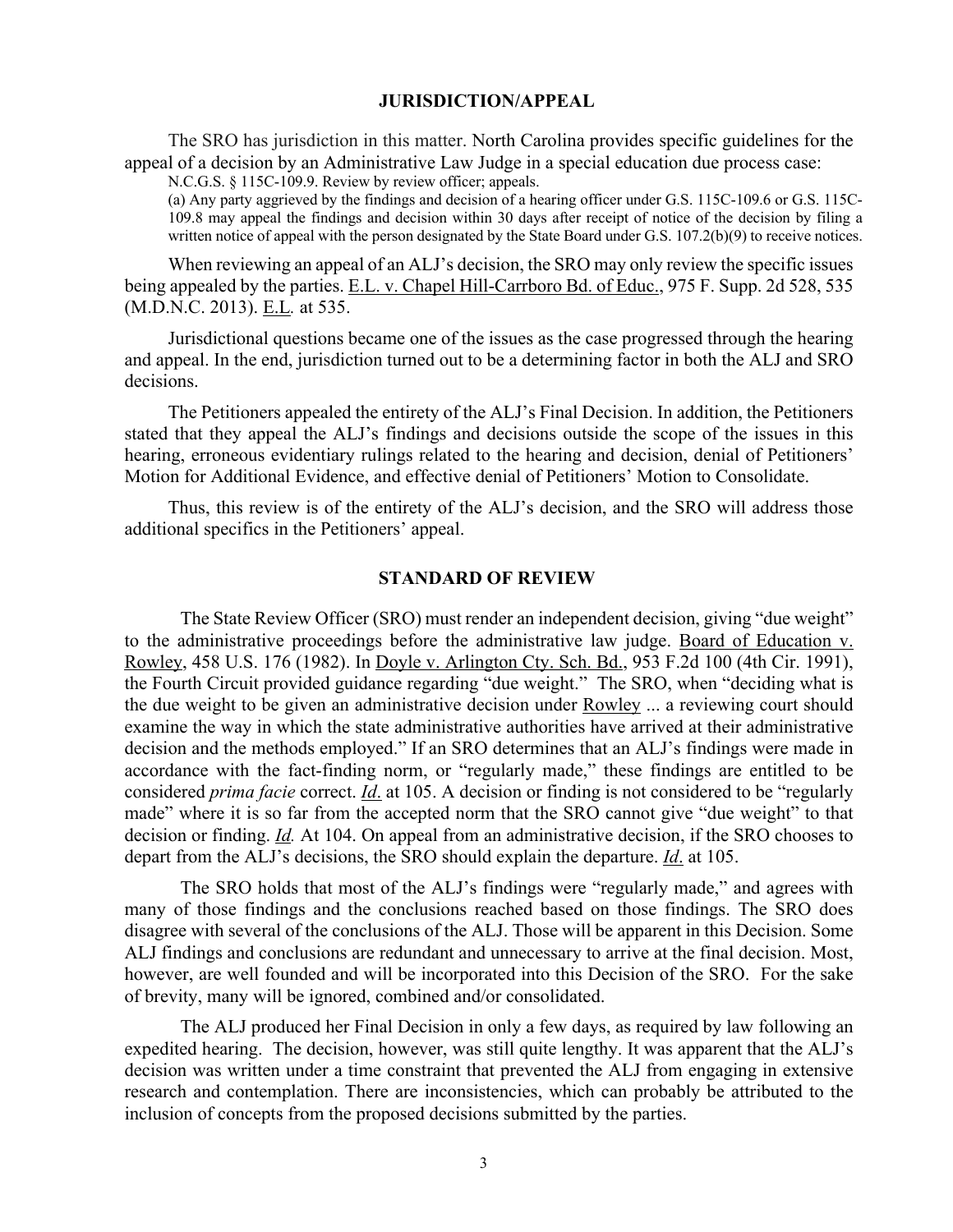### **PROCEDURAL BACKGROUND**

- 1. On August 3, 2021, Petitioners filed a Petition for a Contested Case Hearing (First Petition) in the Office of Administrative Hearings (OAH) against the Wake County Board of Education. (Case 21 EDC 3373). In this Petition, Petitioners alleged violations of the IDEA and other relevant laws. The First Petition was assigned to Administrative Law Judge J. Randolph Ward.
- 2. Subsequently, on August 30, 2021, Petitioners filed a separate Expedited Petition for a Contested Case hearing alleging violations of the IDEA surrounding a Manifestation Determination Review conducted by Respondent. The Expedited Petition (21 EDC 03727) was assigned to Administrative Law Judge Stacey Bice Bawtinhimer. The First Petition was also reassigned to Judge Bawtinhimer.
- 3. Petitioners sought to Consolidate the Expedited Petition with the First Petition on August 31, 2021 which Respondent opposed on September 7, 2021 and moved to dismiss. On September 9, 2021, ALJ Bawtinhimer denied Respondent's Motion to Dismiss, and held that the ruling on Petitioners' Motion to Consolidate would be determined later. As part of her Final Decision, the ALJ found that the Motion to Consolidate was Moot.
- 4. On September 10, 2021, Petitioners filed an unopposed Motion to Permit Remote Testimony and Motion to Require Sequestration of Witnesses. Both were granted.
- 5. The Parties conducted mediation on September 13, 2021 but were unable to reach a mutually agreeable result.
- 6. On September 14 and 15, 2021, the ALJ held an in-person expedited hearing on the procedural and substantive appropriateness of the Manifestation Determination Review that had been conducted by Respondent.
- 7. On September 15, 2021, the ALJ issued a written Order Denying Respondent's Motion to Dismiss memorializing her verbal order of denial, which had been issued on September 9.
- 8. On September 22, 2021, Petitioners filed a Motion for Additional Evidence seeking to admit additional evidence regarding an evaluation conducted by Dr. after the hearing. This motion was opposed by the Respondent and denied by the ALJ.
- 9. Proposed Final Decisions were filed on September 27, 2021 with the Final Decision of the ALJ issued on September 29, 2021.
- 10. The Petitioners filed an Appeal of the ALJ's Final Decision on October 28 and the State Review Officer (SRO) was appointed on October 29, 2021.
- 11. On October 29, 2021 the SRO requested Written Arguments from the parties. The Arguments were received on November 18, 2021.

## **FINDINGS OF FACT**

Based upon careful consideration of all the evidence the SRO makes the following Findings of Fact. The SRO accepts, without inclusion here, the ALJ's assessment of the credibility of witnesses and the authenticity of documents and other evidence submitted during the hearing process. To the extent the Findings of Fact contain Conclusions of Law or the Conclusions of Law are Findings of Fact, they should be considered without regard to their given labels.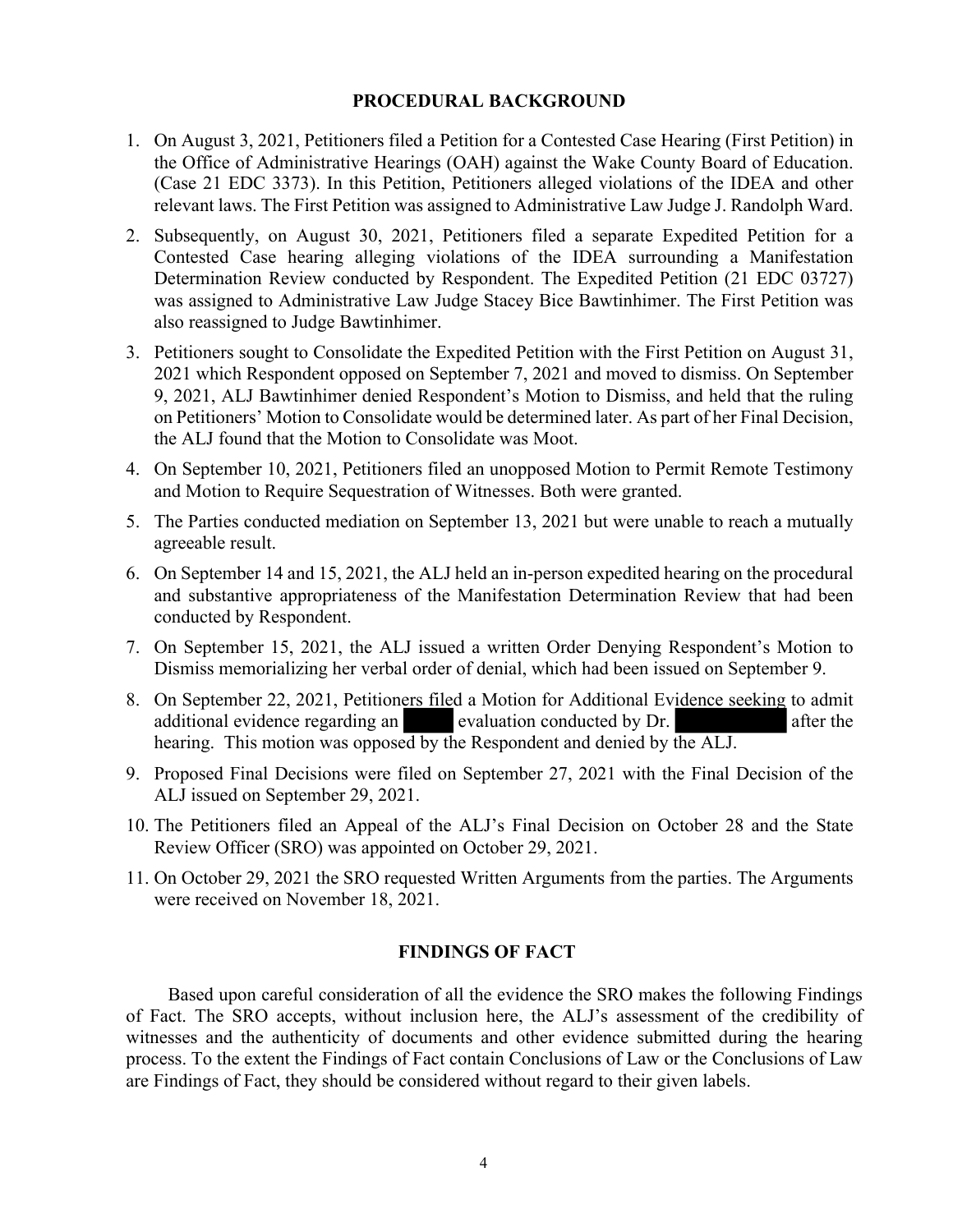- 1. As vividly stated by the ALJ, this case began with a "nightmare scenario" for the Wake County Schools. threatened to blow up his high school and kill all the students and staff. Police were notified. was involuntarily committed the next day and later diagnosed with depression and bipolar disorder. Questions about an diagnosis were also raised. WCPSS acted quickly and decisively to protect its students and staff from harm. not having been previously identified as a "child with a disability," was suspended and ultimately expelled from school. Once aware of s mental illnesses, WCPSS also acted to protect educational rights. After he was released from the hospital and during his suspension period, WCPSS initiated the referral process for special education eligibility and voluntarily held a MDR while eligibility was pending. *[See the ALJ's Final Decision, Facts 50 – 59 for details of the "bomb threat" and subsequent actions of the police and WCPSS prior to holding an MDR meeting. The SRO does not see the need to include them in this Decision.]*
- 2. was vears old at the time this petition was filed; his birthday is Stips. 5, 8.
- 3. was born in , moving with his family to the . Stip. 7.
- 4. had been in attendance in a Wake County school since August and attended High School until April , . Stips. 9, 11, 14. attended High School during the <sup>th</sup> grade until the  $\overline{\text{COVID}}$ -19 closure in March 2020, and virtually thereafter. Stip.<br>Ex. 9. In  $\overline{\text{th}}$  grade, received an A grade in 7 of his 8 courses (Honors Math, Healthful received an A grade in 7 of his 8 courses (Honors Math, Healthful Living, Principles of Business and Finance, Earth/Environmental Science, English, Microsoft Word and PowerPoint, and Math 2). He received a B in Honors World History. Stip. Ex. 9.
- 5. His <sup>th</sup> grade teachers described him as "very quiet and respectful," "really nice and always smiling, an active participant and part of the social group in English." They noted that he "hardly spoke in class," and had 1 to 2 friends, and that there were "no major issues or alarming concerns." Stip. Ex. 22, pp.67-68.
- 6. For  $\mathbb{I}^{\text{th}}$  grade, beginning in the fall of and his family elected to attend school virtually. Stip. 15. This was a difficult adjustment. attributed 's depression in part because of the virtual learning setting. See Stip. Ex. 29 (recording of MDR meeting).
- 7. In the first semester of  $\mathbb{R}^{\text{th}}$  grade, earned two A grades (Honors Healthful Living and Visual Arts), and two B grades (Honors American History and Honors English II). Stip. Ex. 12.
- 8. In the second semester of  $\mathbb{R}^{\text{th}}$  grade, was enrolled in Honors Biology, Creative Writing, Honors Math 3, and Speech. In the third quarter, which ended just before was suspended, he earned one A grade (Speech), two B grades (Math and Creative Writing), and one C grade (Biology). Stip. Ex. 12.
- 9.  $\mathbf{s}$  s  $\mathbf{s}$  th grade teachers indicated that he was "engaged and participated in art class," that he "does not interact with other students" (in Ms.  $\blacksquare$  'math class, see Stip. Ex. 12), and that he "participates in science class." Stip. Ex. 22.
- 10. There is no evidence in the record that, prior to March 2021, s Parents expressed concern in writing to supervisory or administrative personnel, or a teacher of that was in need of special education and related services. Petitioners' witnesses acknowledged this. Tr. vol. 1, p. 153.
- 11. There is no evidence in the record that, prior to March 2021, s parent requested an evaluation of Petitioners' witnesses acknowledged this. Tr. vol. 1, p. 153.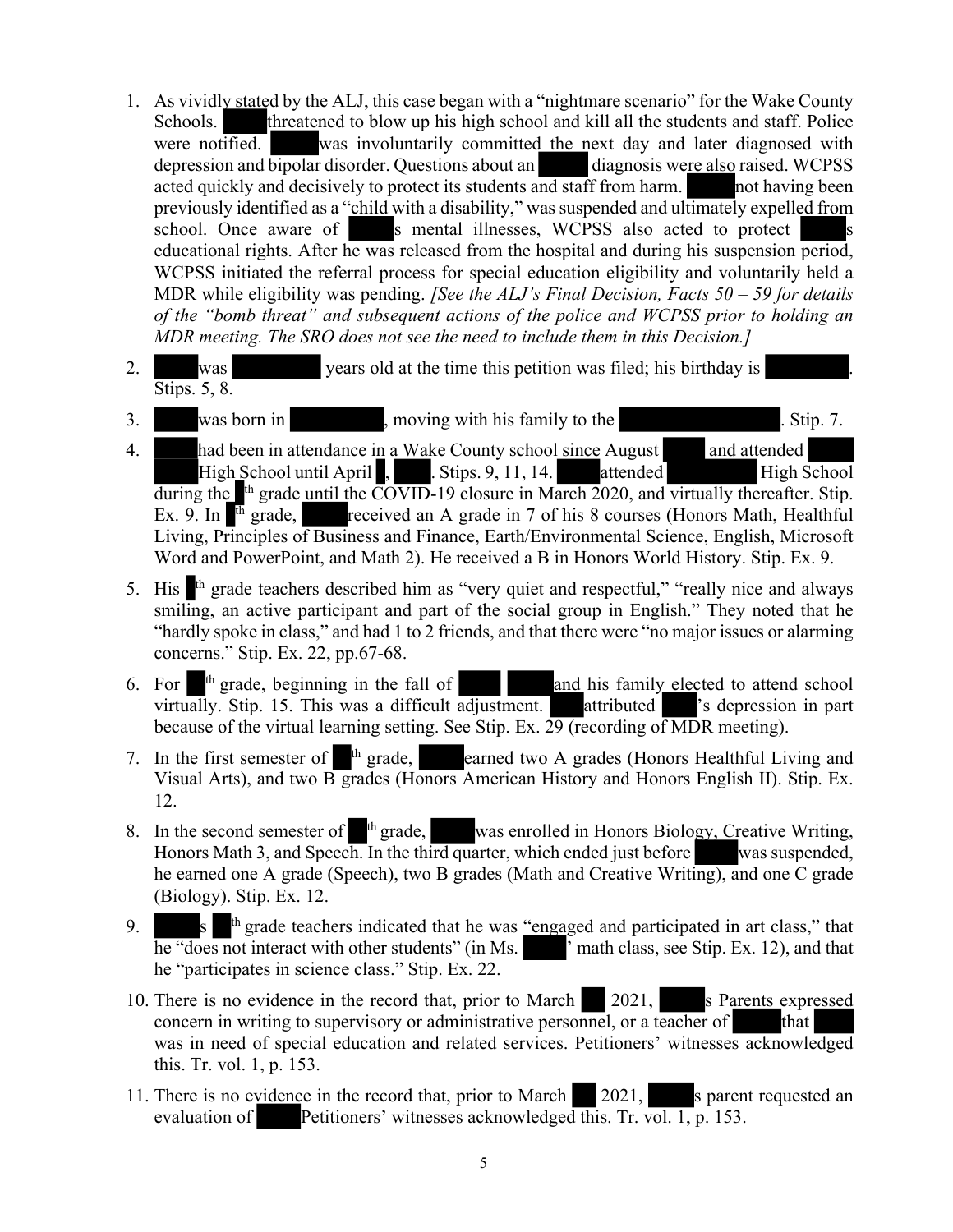- 12. There is no evidence in the record that, prior to March 2021, any of steachers or other personnel of Respondent expressed specific concerns about s behavior that would cause concern. There was no information that would provide a basis of knowledge that needed special education. Multiple witnesses acknowledged this. Tr. vol. 1, pp. 153-54.
- 13. was not even on Assistant Principal "radar" prior to April , 2021. Tr. vol. 2, p. 288. had never been disciplined or suspended from school for any reason. Stip. 26.
- 14. In their Final Proposed Final Decision, Petitioners inserted in a proposed conclusion of law that "the Undersigned agrees with Respondent that it did not have a basis of knowledge before sent the threatening text message . . .". Pet's Final Proposed Final Decision, p. 36.
- 15. had not been determined eligible for special education and related services prior to the "bomb threat."
- 16. WCPSS had no basis of knowledge that was a "child with a disability" before the behavior that precipitated the disciplinary action occurred. (*See* 34 C.F.R. 300.534).
- 17. IDEA has conditions that apply if there is no basis of knowledge that a child is a "child with a disability." 34 C.F.R. 300.534(d).
- 18. IDEA defines "a child with a disability" as a child evaluated and determined to have one of 13 disabling conditions. 20 U.S.C.  $\S$  1401(3)(A)(i). Several of those conditions are possibilities in this case: the categories of Serious Emotional Disturbance ("ED"), Other Health Impaired ("OHI"), and Autism ("AU"). Having a disability does not, in and of itself, determine that a child meets IDEA's definition of a "a child with a disability." Another essential aspect of the determination that the child must, by reason of the disabling condition, needs special education and related services. 20 U.S.C. § 1401(3)(A)(ii).
- 19. At the time of the MDR meeting, it had not been determined if s mental illness diagnosis met the categories of . Nor had it been determined that he needed special education. Prior to, and at the MDR meeting, Petitioners offered no evidence that met one of these disabling conditions as defined under IDEA or that he needed special education.
- 20. During the hearing in this case, Petitioners proffered no evidence that met the definition of a "child with a disability." Their argument seemed to be that anyone who would do such a thing as had done would automatically be a "child with a disability."
- 21. s conduct did not involve controlled substance/illegal drugs, actual serious bodily injury or a weapon. If so, this would influence the actions available to WCPSS.
- 22. The "bomb threat" was received by Principal of High School on April , 2021. Police were notified. was involuntary hospitalized until April at which time he was discharged and released to return to school on April 2021. Stip.  $2\overline{2}$ .
- 23. During s involuntary hospitalization, his Parents met with Principal on April, 2021. They shared information about his hospitalization and diagnoses. Pet. Ex.  $\overline{8}$ , pp. 79-80.
- 24. On April 2021, and s Parents met virtually with Principal and Assistant Principal to discuss the incident. This meeting was recorded. Stip. 23. That day, Principal suspended for ten (10) days with a recommendation for long-term suspension and expulsion for violating three policies: L3-8 Threats of Mass Violence; L2-14 Threat/False Threat; and L2-4 Substantially Disruptive or Dangerous Behavior. Stip. 24. Prior to the suspension, had never been disciplined or suspended from school for any reason. Stip. 26.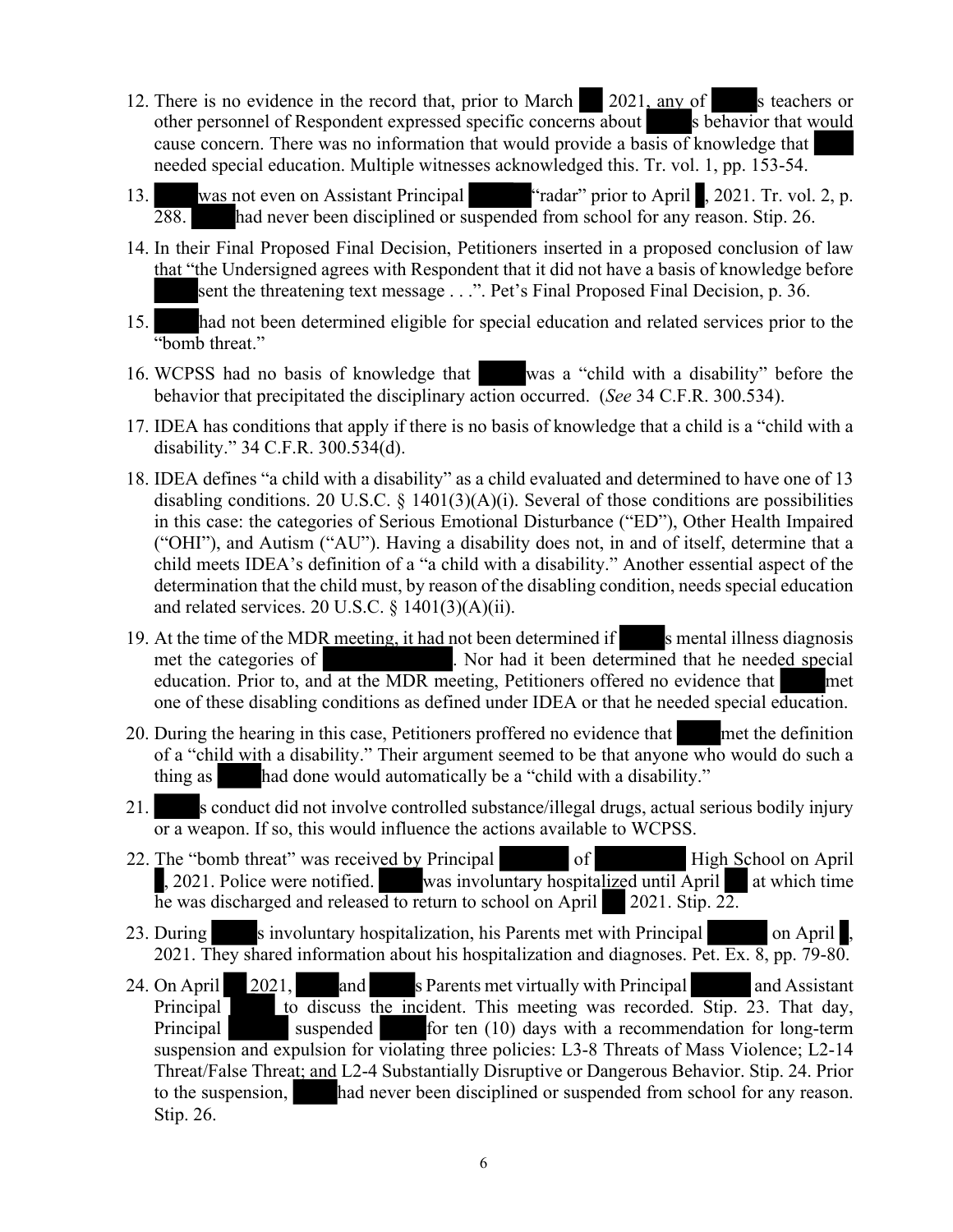- 25. On April 2021, the WCPSS sent a letter in English informing her of s suspension and recommended expulsion for aiding or abetting a bomb threat and stating would be assigned to "an alternative education program unless there is any reason to deny this assignment." Stip. 25.
- 26. On April 2021 the school initiated a referral for special education. S Parents were invited to a special education referral meeting to consider whether to evaluate for special education eligibility. The meeting was scheduled for April 2021. Stips.  $27, 28$ ; Stip. Ex. 2.
- 27. A special education referral meeting was conducted on April 2021. Though outside the scope of this appeal, some information from that meeting is included because this information was available to the team at the later MDR meeting:
	- a. The IEP team for the Referral Meeting consisted of Petitioner and s. father, LEA Representative, Assistant Principal Regular Education teacher Mrs. Special Education teacher Mrs. SAP Counselor Mrs. Special Education Services representative Mrs. Principal and interpreter Ms. Stip. Ex. 3.
	- b. Petitioners provided information about s diagnoses, his therapy, and more. They specifically noted his diagnosis of unspecified depression and the possibility of bipolar disorder. They shared information about family dynamics and how described his school day to them. Stip. Ex. 3, pp.12-14.
	- c. During the referral meeting, s Parents reported "is having a hard time making friends" because at school he does not have anyone to talk to. He feels that it is hard to engage with others. He sometimes feels that he just goes to classes and comes home without talking to any friends." Stip. 29.
	- d. The team documented "does not seem to have a lot of friends or interacts [sic] with peers either in school or outside of school. Data also indicates that he only interacts with teachers and peers if he is interested in the class or subject." Stip. 30.
	- e. The minutes report: "Parents feel his social skills are lacking . . . [ will not demonstrate any facial expressions and doesn't want to talk to anyone." Stip. 31.
	- f. Describing s "School life," the team reported: "[ felt alone at school, coming to classes and then getting on the bus and then going home and not talking to anyone." Stip. 32.
	- g. The team documented "will not fully engage" if he is not interested in a subject. family stated he "only tends to interact with peers and teachers when he is interested in a topic." Stip. 33.
	- h. s teachers from the 2019-2020 school year reported he was "very quiet and respectful," but only had "1 to 2 friends." Stip. 34.
	- i. s teachers for the 2020-2021 school year stated, "they have not had any behavioral issues with him," but none had ever met in person and at least one had never seen his face or heard him speak. The referral document noted, "School staff has also reported no previous issues." Stip. 35.
	- j. Assistant Principal canvassed s th and th grade teachers sometime on or before April and reported that nothing stood out during middle school or high school, he rarely participated in class, does not interact with other students, is active in church but has no friends, Mom reported he was going through a "tough time" before hospitalization, and he "wore a black trench coat in middle school." Stip. Ex. 22, p. 67. Otherwise, he was "very quiet and respectful. Really nice and was always smiling." Stip. Ex. 23, p. 68.
	- k. The Referral Team decided to conduct an initial evaluation in the area of . Stip. 36. s mother consented to the requested evaluations. Stip. Ex. 1.
	- l. The expedited evaluations for eligibility were scheduled for the morning of May , 2021.
	- m. On the morning of May , 2021, WCPSS conducted a Speech/Language/Communication evaluation and a psychoeducational evaluation. The report of these evaluations was not available to the team later that day during the MDR meeting.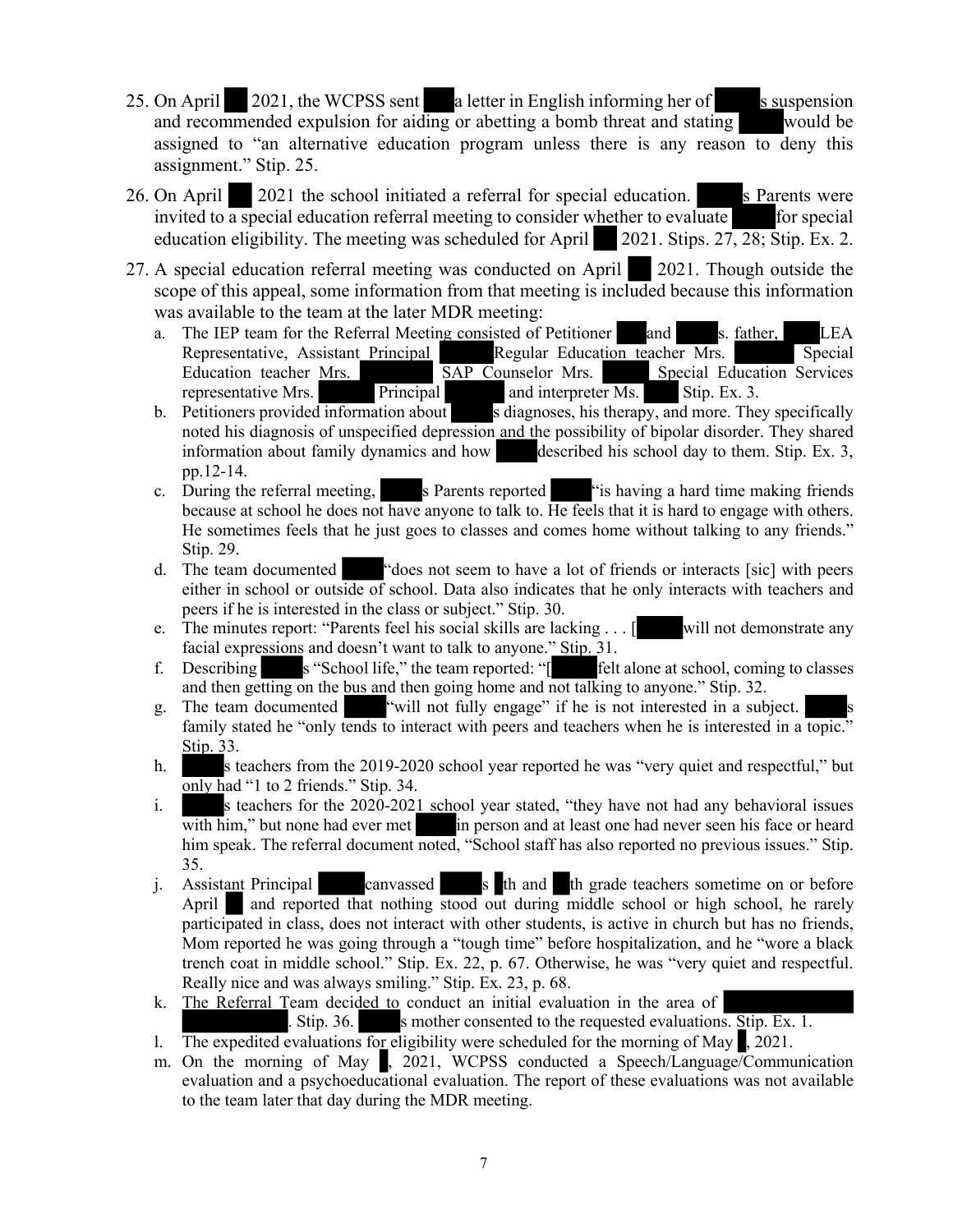- 28. On May , 2021 WCPSS sent an invitation in English to and to conduct a Manifestation Determination Review (MDR) on May , 2021. Stip. 6.
- 29. An MDR was held on the afternoon of May , 2021. As did not have an IEP and its implementation was not at issue, the sole purpose of this MDR was to determine if the conduct, "bomb threat," was caused by, or had a direct and substantial relationship to s disabilities of depression, bipolar disorder, and possibly communication deficits. Stips.  $\overline{6, 7}$ .
- 30. At the time of the MDR meeting, the team had available to it the following information: parents' input at the referral meeting and the MDR meeting; the suspension notice with a description of the conduct leading to the discipline; academic information, teacher observations, the psychologist's observations, and several medical diagnoses.
- 31. s 10-day short term suspension began on April 2021 upon s discharge from the hospital and ended on April 2021. Resp. Ex.  $\overline{1, p}$ . 1. Because Principal had recommended long-term suspension and expulsion, the MDR had to be held within 10 days after April 2021. Because of the expedited nature of a MDR, the IEP team did not have all the evaluation results or medical records at the MDR meeting. Stip. 43.
- 32. Although WCPSS had a Two-Way Release from Services, the MDR team did not have complete s mental health records at the time of the MDR meeting. Supp. Ex. 10.
- 33. Prior to the MDR meeting, on May, sent one page of the records which listed the contact information, admission date, and anticipated discharge date to WCPSS officials. Stip. Ex. 17, p. 53. The same day, emailed one page of the crisis team report which noted that had "verbalized thoughts to hurt or kill others." Stip. Ex. 18, p. 55. A discharge order was also emailed which indicated that the discharge diagnosis was "unspecified bipolar disorder." Stip. Ex. 19, p. 57. The Hospital Course section with mental health status, condition, and treatment procedures is illegible. See Stip. Ex. 19, p. 57.
- 34. signed a release on May for s psychiatrist to release information. Supp. Ex. 14. As of May , 2021, WCPSS had contact information: phone number, fax number, and email address documented on its release form. See Supp. Ex. 14.
- 35. A release for s records from the Center for Emotional Health was also provided on May . Supp. Ex. 16.
- 36. Although these releases were potentially available, Mr. did not fax the signed release until May , 2021, the day before the meeting. Stip. 38; Stip. Ex. 24, p. 80; Stip. Ex. 29, p.11; Tr. vol.  $\overline{2}$ , p. 371. Nor did Mr. attempt to contact any of these mental health providers to gather additional information prior to the MDR meeting. Tr. vol. 2, p. 371.
- 37. If a more serious attempt were made to obtain mental health information prior to obtaining the full records, the MDR team may have had access to more clinical data that may have helped in making the MDR.
- 38. After interviewing s  $\mathbb{R}^{\text{th}}$  and  $\mathbb{R}^{\text{th}}$  grade teachers, Assistant Principal wrote that nothing stood out in middle or high school but noted that "does not interact with other students," is "active in church but has no friends," and "wore a black trench coat in middle school." Stip. Ex. 22, p. 67. All of this information was not disclosed at the MDR meeting.
- 39. During his involuntary hospitalization initiated by law enforcement, was diagnosed with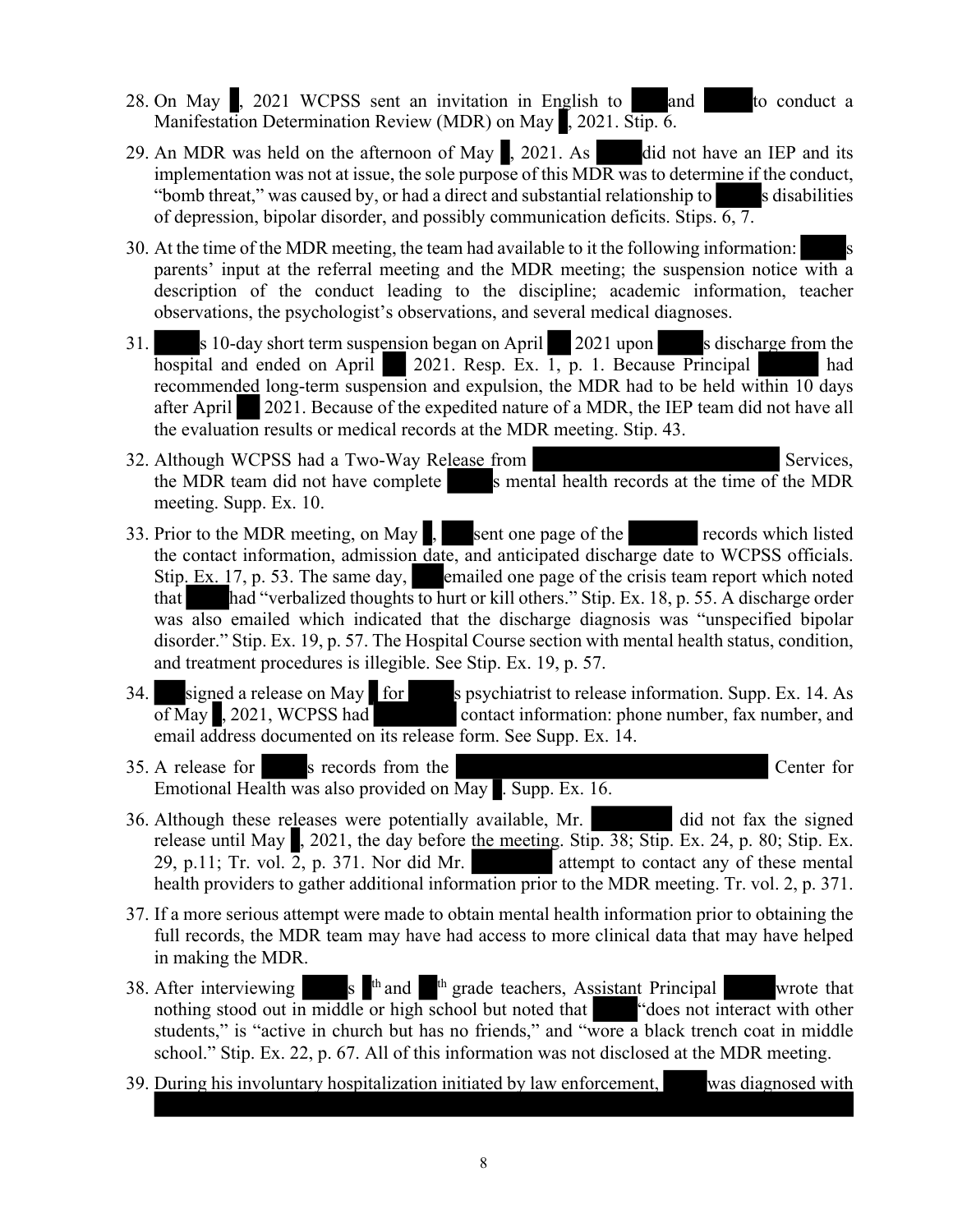. Stip. 12. This information was presented to the team at the MDR meeting, although complete documentation was not available.

- 40. WCPSS did not have complete medical, psychological, or speech language reports at the MDR meeting. WCPSS did not wait for this information before convening the MDR meeting. There was no attempt to have mental health providers attend the MDR meeting. Although the psychologist who performed the psychological evaluation was in attendance, his complete evaluation had not been completed.
- 41. The IEP team for the MDR meeting consisted of s father, Mr. Ms. Ms. Ms. Ms. Principal interpreter Ms. and school psychologist Mr. Except for Mr. the membership was identical to the group that participated in the referral meeting 10 days earlier. Stip. Ex. 7, p. 29.
- 42. The notes of the MDR meeting state that the "interpreter did not speak." Stip. Ex. 24, p. 80. Although s primary language is English, his mother cannot communicate effectively in English, even with her own son. s primary language is and probably was not able to effectively participate in the MDR meeting.
- 43. The team considered the required questions for an MDR decision. They reviewed whether the conduct was caused by the suspected disability and whether the conduct was directly or substantially related to the suspected disability. Stip. Ex. 24, pp. 80-85; Stip. Ex. 7, p. 28.
- 44. During the MDR meeting s father shared current diagnoses from the mental health providers. It is important to note that the evidence of these diagnoses was obtained after the conduct that precipitated the suspension and expulsion. Also, as acknowledged by the Petitioners' expert, Dr. a diagnosis alone does not equate to a behavior. The team should look at how the specific student's disability manifests. Tr. vol. 1, p. 148.
- 45. While Petitioners raised the possibility of as an area of disability, there was no information before the IEP team other than the mother's statement that her pastor had raised the possibility of and the fact that had some social difficulties. The team specifically discussed s social issues. School Psychologist explained why he had no reason to suspect following his evaluation of on the morning of the MDR meeting. Tr. vol. 2, pp. 360-61. Mr. however, had not perform any specific assessments. Stip. 49.
- 46. Among the suspected disabilities the team considered were s diagnoses of and , as well as social communication deficits. Based on the information available at the meeting, these were appropriate suspected areas to consider. The team, however, decided to add the area of the state of the splanned evaluation that had been decided earlier during the referral meeting. Stip. 52
- 47. In the MDR documentation, the team noted s conduct did not involve a weapon, drugs, or cause serious bodily injury. Stip. 42.
- 48. The team noted was "currently in the initial phase of the referral process and we will have more data once we meet to determine eligibility after all assessments and probes are completed." Stip. 46.
- 49. The MDR team ultimately decided: Due to the lack of patterns when looking at s behaviors, the team determined that it did not have enough information at this time to determine if this was a direct result based on a suspected disability. Stip. Ex. 8, p. 30. "The incident was not a direct result of the suspected disability." Stip. 44.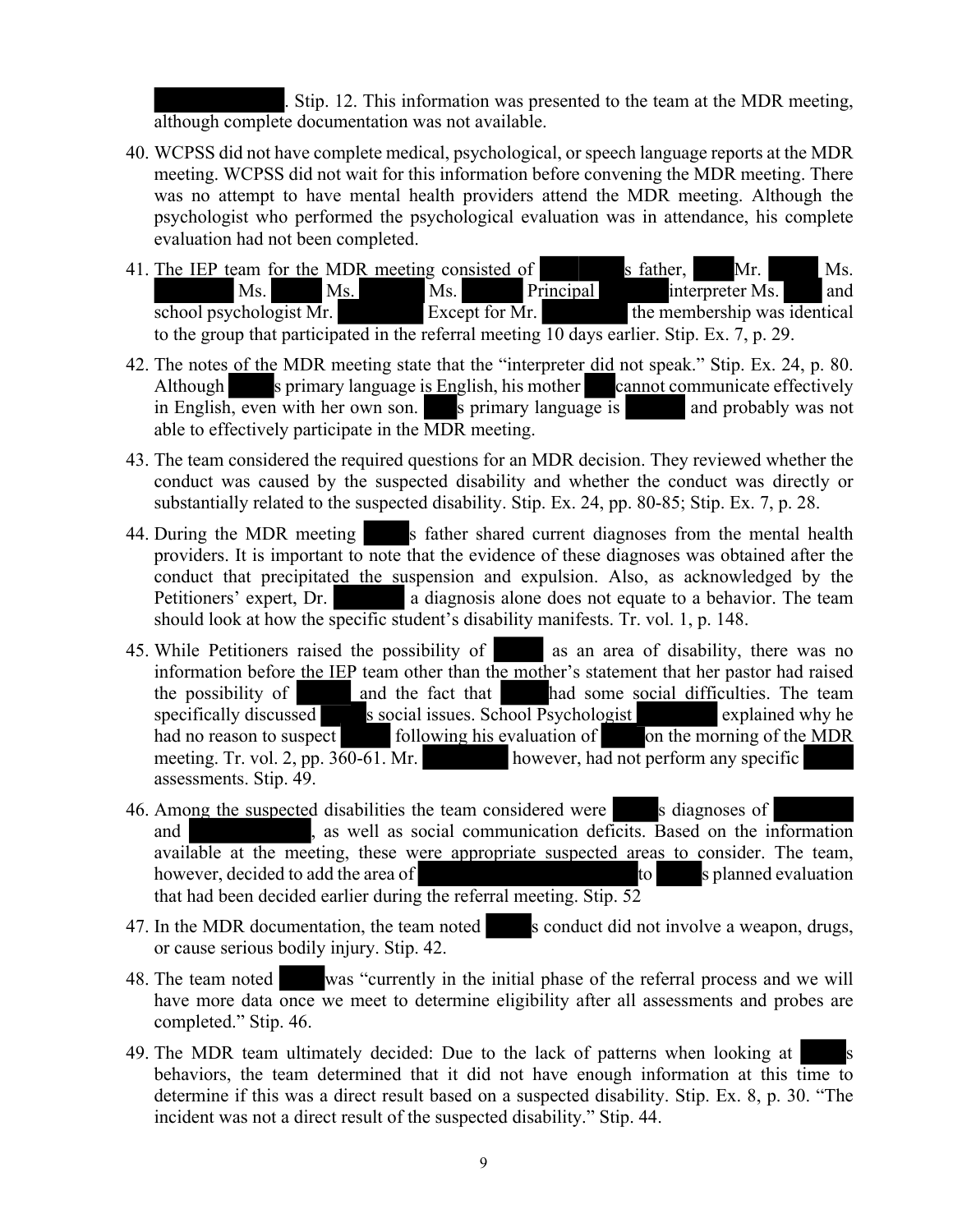- 50. Petitioners' own expert, Dr. provided confusing testimony regarding conduct. He stated that the MDR "team did not make the correct determination" in deciding that s conduct was not a manifestation. Tr. Vol 1, p. 97. Moments later he testified "this is not a manifestation of his disability ." Tr. vol. 1, p. 99. The Petitioners focused on the first statement while the Respondent focused on the second.
- 51. The IEP team issued a Prior Written Notice for the May 7, 2021 meeting which notified the parents of the decision that s "bomb threat" was not a manifestation of his disabilities. Stip. 53. Throughout the hearing and appeal process, Petitioners maintain that providing the MDR and resultant Prior Written Notice gave the right to all the procedural safeguards afforded by IDEA.
- 52. Petitioners have alleged that the Parents were denied full participation in the special education process because of language barriers and procedural errors.
- 53. The school made interpreters available at both IEP meetings, April  $\mathbb{R}^{\text{th}}$  and May  $\mathbb{R}^{\text{th}}$ . At both meetings, attendees testified that the interpreters were not used very much by Petitioners, but that Petitioners appeared to understand the conversation. That is doubtful.
- 54. None of the MDR documents were written in and none of the documents advised the parents that they could request translation of the documents. See Stip. Ex. 1-8.
- 55. probably did not understand how the referral, MDR, and disciplinary processes differed, especially the consequences of an adverse MDR decision.
- 56. An interpreter was available during the Hearing for this case. The interpreter was used frequently. The ALJ observed that during the contested case hearing, clearly needed interpreter services.
- 57. In her testimony for the Respondent, Senior Administrator stated that if outside evaluation information comes in after the MDR, the IEP team could reconvene to discuss a "redo" of the MDR. Tr. vol. 2, p. 243. But, in the context of a student who is not yet eligible for special education, the IEP team is not expected to "redo" the MDR because that student has no rights. Tr. vol. 2, pp. 248-49. Unlike her experience with other students, at the time of the MDR was not "suspected" to be an eligible student but had been referred to determine eligibility.
- 58. According to Senior Administrator the MDR team did not have sufficient information at the time of the May meeting to make the manifestation determination. If the MDR team later obtains additional information, it may change the initial MDR decision. There is no set time in which they must reconvene the MDR "to make sure that [the student is] getting their services." Tr. vol. 2, pp. 251-52. But it is usually within the same school year. *Id*. The MDR needs to be "redone" to consider additional information including all the mental health records, WCPSS evaluation reports, and input from s mental health providers
- 59. Petitioners raised a new argument of "equitable estoppel" in their revised proposed decision to the ALJ, even though the Parties were only asked to include updated transcript citations. Pet.'s Final Proposed Decision p. 34, 20-26. As this argument was raised for the first time after the hearing and without amendment of the Petition, it was not considered by the ALJ. Had this really been an important issue for the case, the Petitioners would have raised it earlier in the proceedings so that it could have been fully argued by the parties and considered by the ALJ. Also, it would seem to be an issue for a legal proceeding that may be outside the scope of IDEA's protections. The SRO did not give it serious consideration.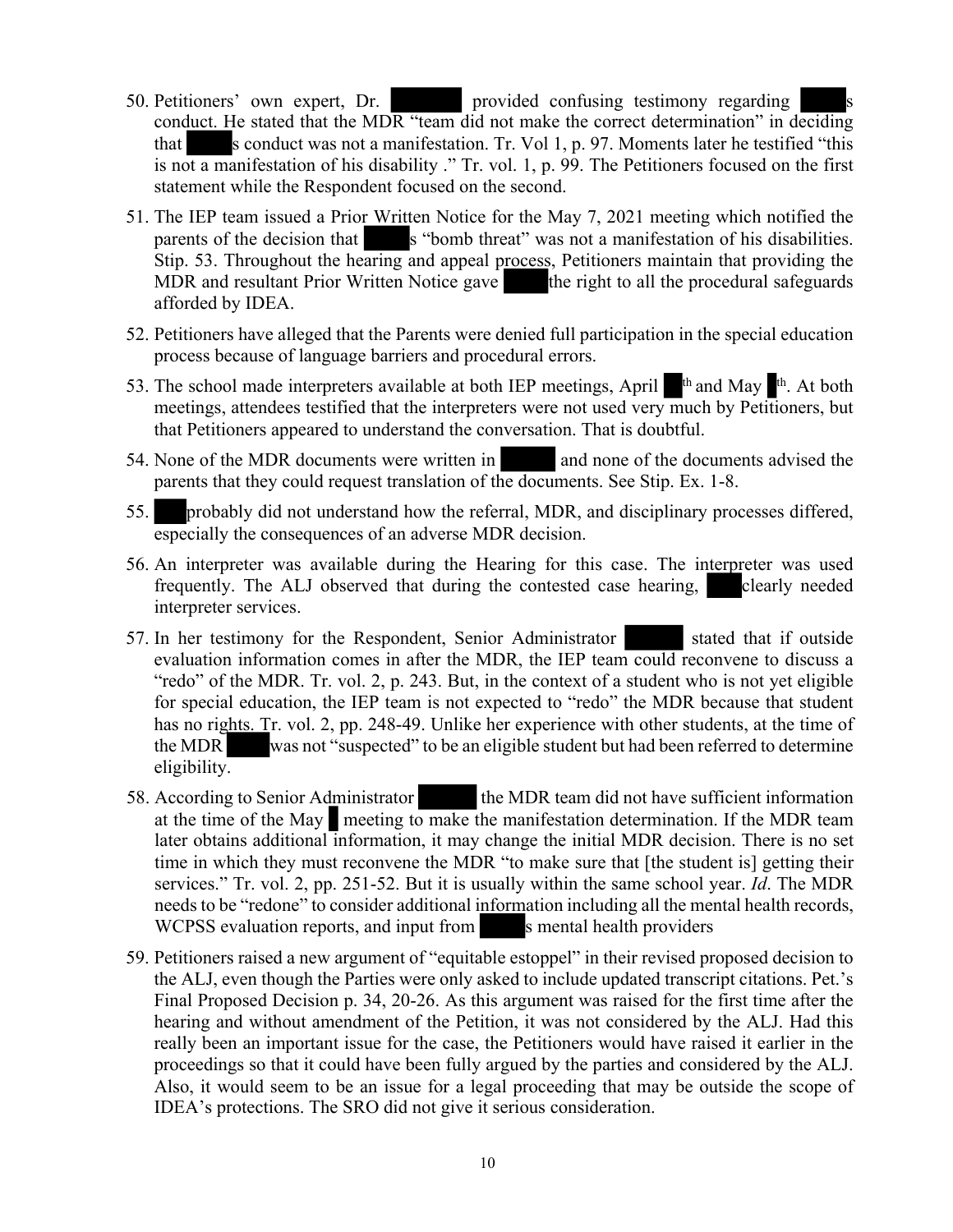60. Many of the documents presented as exhibits were extracted from the ECATS digital file used by the Respondent for special education records. As such they did not have signatures. The attorneys, however, authenticated all documents.

# **CONCLUSIONS OF LAW**

- 1. The Office of Administrative Hearings and the State Review Officer have jurisdiction over claims relating to the identification, evaluation, educational placement, or provision of a free appropriate public education (FAPE) pursuant to Chapters 115C and 150B of the North Carolina General Statutes and the Individuals with Disabilities Education Act (IDEA), 20 U.S.C. §1400 et seq. and implementing regulations, 34 C.F.R. Part 300 et seq. The provisions of 20 U.S.C. §1415 and N.C.G.S. § 115C- 109.6(a) control this review. Even though the Respondent initially disputed that the ALJ had jurisdiction over this case, the SRO holds that the ALJ and SRO have jurisdiction.
- 2. Respondent, Wake County Board of Education, is a local education agency receiving monies pursuant to the IDEA and is subject to the provisions of applicable federal and state laws and their implementing regulations.
- 3. N.C.G.S. 115C-109.6 provides that due process hearings under IDEA and state law be initiated by petition to the Office of Administrative Hearings (OAH). Except for a few restrictions imposed on OAH by N.C.G.S. 115C-109.6, OAH must conduct the hearing utilizing the provisions of N.C.G.S. 150B, Article 3.
- 4. Petitioners bear the burden of proof in North Carolina. The standard is by a preponderance of the evidence. Schaffer v. Weast, 546 U.S. 49, 62 (2005); N.C.G.S. 150B-25.1(a).
- 5. The professional judgment of teachers and other school staff is an important factor in evaluating an IEP. "Local educators deserve latitude in determining the individualized education program most appropriate for a disabled child. The IDEA does not deprive these educators of the right to apply their professional judgment." Hartmann by Hartmann v. Loudon Cty. Bd. of Educ., 118 F.3d 996, 1001 (4th Cir. 1997); see also, Rowley, 458 U.S. at 207 (stating that "courts must be careful to avoid imposing their view of preferable educational methods upon the States."). The IDEA "requires great deference to the views of the school system rather than those of even the most well-meaning parents." A.B. ex rel. D.B. v. Lawson, 354 F.3d 315, 328 (4th Cir. 2004).
- 6. In cases based on IDEA, "Courts give educators "deference . . . based on the application of expertise and the exercise of judgment by school authorities." Endrew F. ex rel. Joseph F. v. Douglas County Sch. Dist. RE-1, 137 S.Ct. 988, 999 (2017). "By the time any dispute reaches court, school authorities will have had a complete opportunity to bring their expertise and judgment to bear on areas of disagreement," and a "reviewing court may fairly expect those authorities to be able to offer a cogent and responsive explanation for their decisions that shows the IEP is reasonably calculated to enable the child to make progress appropriate in light of [the child's] circumstances." *Id*.
- 7. In general, a parent may file a due process complaint on any of the matters described in 300.503(a)(1) and (2) relating to the identification, evaluation, or educational placement of a "child with a disability," or the provision of FAPE to the child. 34 CFR 300.507.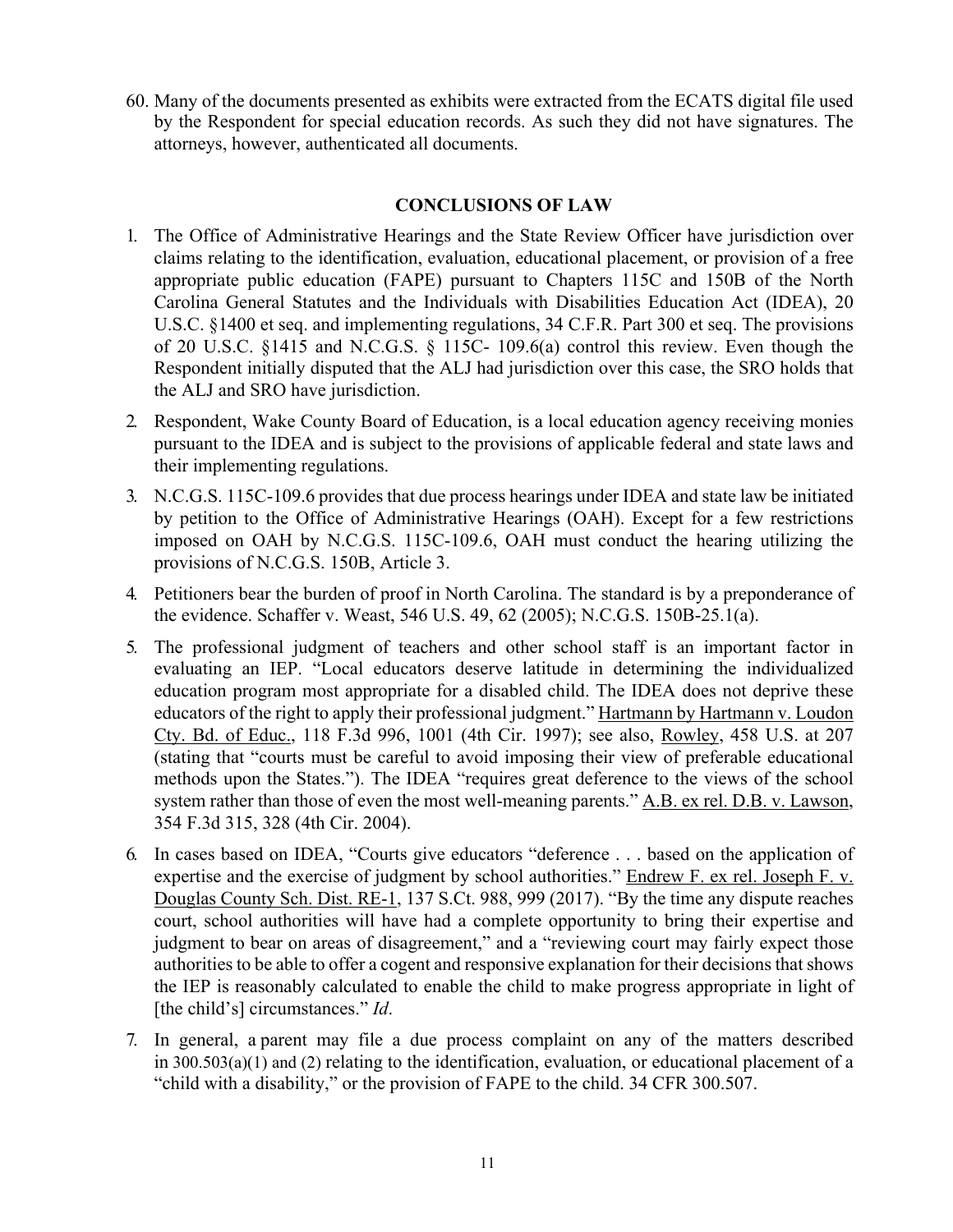- 8. As indicated by the ALJ, this case appears to be a case of first impression in North Carolina and possibly nationally. While there is much case law regarding whether a student who has not yet been found eligible is entitled to a Manifestation Determination Review (MDR), that is not the initial issue in this case. Here, the question was not whether was entitled to an MDR, he was provided one. Having been provided an MDR, did IDEA's procedural safeguards apply? If so, was the MDR procedurally and substantively appropriate?
- 9. It is undisputed that at the time of the incident, had not been identified as a "child with a disability" subject to the protections of the IDEA. A "child with a disability is defined by 20 U.S.C. 1401(3):

The term "child with a disability means a child—

- (i) with intellectual disabilities, hearing impairments (including deafness), speech or language impairments, visual impairments (including blindness), serious emotional disturbance (referred to in this chapter as "emotional disturbance"), orthopedic impairments, autism, traumatic brain injury, other health impairments, or specific learning disabilities; and
- (ii) who, by reason thereof, needs special education and related services.
- 10. Whether or not a child who has some sort of disability is eligible as a "child with a disability" under IDEA is a determining factor in this decision.
- 11. A student who has not been determined eligible for special education and related services and who engages in behavior which violates the code of student conduct may still assert any of the protections of the IDEA if the LEA had knowledge that the child was a "child with a disability" before the behavior that precipitated the disciplinary action occurred. 20 U.S.C. § 1415(k)(5); 34C.F.R. § 300.534(a). *(Emphasis added)*
- 12. To assert that WCPSS had a "basis of knowledge" that was a child with disability before his "bomb threat," one of three criteria must be met:

1) The parent of the child expressed concern in writing to supervisory or administrative personnel of the educational agency, or a teacher of the child, that the child is in need of special education and related services; 2) The parent of the child must have requested an evaluation; or

3) The teacher of the child, or other personnel of the LEA, expressed specific concerns about a pattern of behavior demonstrated by the child directly to the director of special education of the agency or to other supervisory personnel of the agency.

20 U.S.C. 1415(k)(5)(B); 34 C.F.R. 534(b)(1-3).

- 13. Petitioners failed to prove that any of these criteria were met prior to the "bomb threat." Petitioners, therefore, have failed to meet their burden of proof that WCPSS had a "basis of knowledge" that was a "child with a disability" and thus entitled to an MDR.
- 14. As WCPSS did not have any "basis of knowledge" to suspect that may be a "child with a disability" prior to the incident, the protections of the IDEA do not apply to with respect to the disciplinary actions taken by the school system.
- 15. The "protections" referred to in the IDEA regulations include, among other things: the right to an MDR under 34 C.F.R. 300.530(e); the right to prior written notice under 34 C.F.R. 300.503; the right to file a due process complaint under 34 C.F.R. 300.507; the right to an expedited due process hearing under 34 C.F.R. 300.532(c); and the right to appeal the decision from such a hearing under 34 C.F.R. 300.532(c)(5).
- 16. Because WCPSS had no "basis of knowledge" that was a "child with a disability" as defined by IDEA, was subject to the same disciplinary measures applicable for children without disabilities. 34 C.F.R. 300.534(d)(1). The ALJ and SRO have no jurisdiction regarding the disciplinary actions taken by WCPSS on April 15, 2021.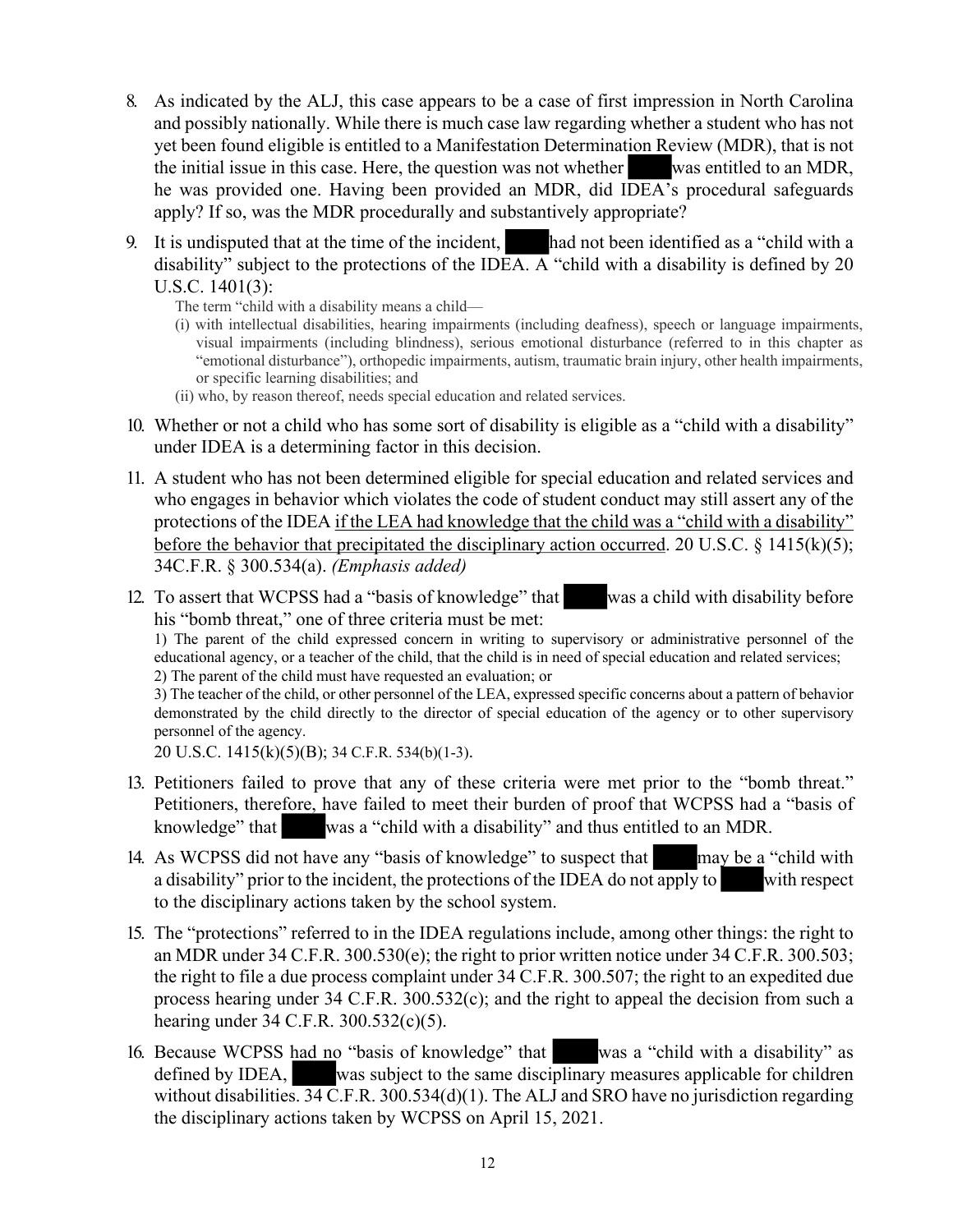- 17. Respondent argues that the mere fact WCPSS provided a gratuitous MDR does not create a right for and that this "gratuitous process does not create additional rights" to IDEA's protections. Resp. Final Pro. FD, p. 18, ¶ 35. Petitioners counter that the protections do apply because WCPSS choose voluntarily to hold the MDR and issued a Prior Written Notice, even though was not entitled receive a FAPE. As such, Petitioners argue that the MDR should have been conducted in a substantively and procedurally appropriate manner. Neither the IDEA nor implementing regulations address this unique situation.
- 18. Providing a gratuitous IDEA process to one not entitled to that process does not appear to have been litigated in the special education context. The concept, however, has been reviewed by federal courts several times regarding student discipline. Those courts tend to reject the concept that schools providing gratuitous processes to the student creates additional rights related to the adequacy of those processes. Heyne v. Metro. Nashville Pub. Sch., 655 F.3d 556, 569 (6th Cir. 2011), (Any such additional procedural protections are not required by due process nor do they give rise to any due process rights."); Smith on Behalf of Smith v. Severn, 129 F.3d 419, 429 (7th Cir. 1997), ("The completely gratuitous review by the school board neither is required by due process not does it give rise to any due process rights."); and McGrath v. Town of Sandwich, 22 F. Supp. 3d 58, 66 (D. Mass. 2014), ("Ty's claim that he received insufficient process in his appeal to Superintendent Canfield will be dismissed. Ty had no procedural due process right to appeal a decision to suspend him for ten days or fewer and therefore was not entitled to any due process protections in the gratuitous review of his suspension by Superintendent Canfield.").
- 19. Several school cases not involving students also provide some insight regarding a gratuitous process. Woodward v. Hereford Indep. Sch. Dist., 421 F. Supp. 93, 97 (N.D. Tex. 1976), (denying relief to terminated teacher, stating "[s]ince the plaintiff has no right to a hearing, the adequacy of the hearing gratuitously granted by defendants is not open to review."); and Clark v. Whiting, 607 F.2d 634, 642 (4th Cir. 1979), ("A governmental body may frequently extend to a disgruntled party a hearing, even though the party is not entitled of right to such a hearing. But, we do not subscribe to the view that such act of courtesy ripens automatically into an act of right generating all the requirements of a trial-type due process hearing, as the plaintiff would assert.").
- 20. WCPSS did not have to provide the gratuitous MDR, but it did so. WCPSS also provided a gratuitous Prior Written Notice. Although the Petitioners argue that this would invoke all the protections afforded by IDEA, these procedural safeguards were intended to ensure FAPE only for a "child with a disability," or in some cases a child suspected to have a disability.
- 21. Having received the Prior Written Notice, the Petitioners were entitled to file a petition. The procedural safeguards of IDEA would then be used to determine the rights would have, if any.
- 22. To determine if was legally entitled to all the protections afforded to a "child with a disability" IDEA's procedural safeguards themselves must be utilized. This would necessitate, at a minimum, a hearing before an ALJ. If the ALJ finds that the child is not a "child with a disability" at the time of the behavior, those rights granted by IDEA would not exist. The nonexistent rights would include the right to have an MDR that is procedurally and substantively compliant, and a hearing to contest that MDR. In a situation where there are no rights under IDEA, the ALJ would lack subject matter jurisdiction. *[Emphasis Added]*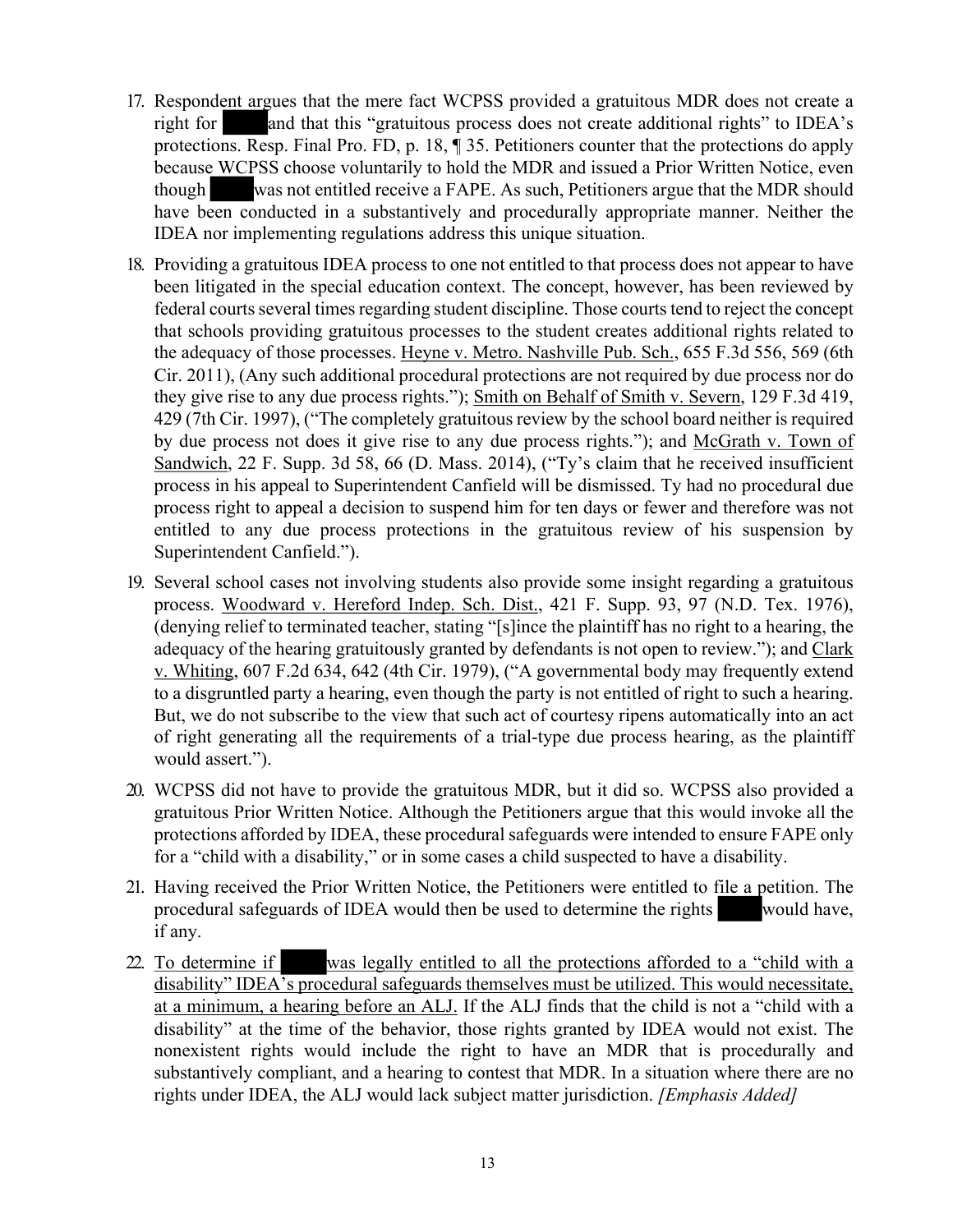- 23. In the hearing necessitated by the questions raised in this case, if the ALJ finds that that is a "child with a disability," then a decision must be reached regarding whether the MDR is procedurally and substantively compliant. If, however, the ALJ finds that the is not a "child with a disability," then the ALJ would lack subject matter jurisdiction regarding the MDR. The petition should be dismissed, for IDEA's additional procedural safeguards are not available.
- 24. The SRO finds that once the ALJ had held the hearing *(see 22 and 23 above)* and made the determination that was not a "child with a disability" and entitled to the procedural safeguards of IDEA, the ALJ would lack subject matter jurisdiction regarding whether the MDR was procedurally and substantively compliant.
- 25. As there was a lack of jurisdiction, much of the ALJ's Final Decision was superfluous and unnecessary. The SRO, however, addresses and includes some of the facts and conclusions for a clearer understanding of the case.

# **Procedural Safeguards and the MDR**

- 26. On the date on which the decision is made to make a removal that constitutes a change of placement of a "child with a disability" because of a violation of a code of student conduct, the LEA must notify the parents of that decision, and provide the parents the procedural safeguards notice described in § 300.504. 34 CFR 300.530(h).
- 27. Although a procedural notice (Prior Written Notice) was provided to Petitioners following the MDR meeting, it was not provided to the parents of a "child with a disability." Gratuitously providing a notice to one not legally entitled to receive such a notice does not automatically confer all the rights afforded by IDEA.
- 28. The information available to the MDR team supported that s conduct was not a manifestation of his disability. Granted, the MDR team did not have all the information that was potentially available at the time of the hearing, but the Petitioners did not even produce sufficient evidence during the hearing to show a manifestation.
- 29. Having the burden, key evidence was still missing from Petitioners' case. At the time of the hearing, sufficient information was available from evaluations, medical records, and mental health records to possibly make the connection between s behavior and his possible disability. The Petitioners, although they had the burden, provided no evidence from psychologists, psychiatrists, or other mental health clinicians who could make this essential connection. Qualified experts could interpret the evidence available to determine a that behavior was a possible manifestation of his disability. Such expert testimony would have been invaluable to prove that the decision made by Respondent's MDR team was wrong.
- 30. The Petitioners essentially expected that the ALJ (and now the SRO) to find that simply because has several mental health diagnoses and because he made a threat of mass homicide, those two must be substantially related such that the misconduct was a manifestation of a suspected disability. Petitioners, throughout the documents for the case and in the hearing, seem to say that, simply because he committed an atrocious act and was committed involuntary that he is automatically entitled to be a "child with special needs." Put differently, Petitioners assume that because the misconduct was so egregious, it could only be the product of a disability. Petitioners did not present sufficient evidence to make that causal connection.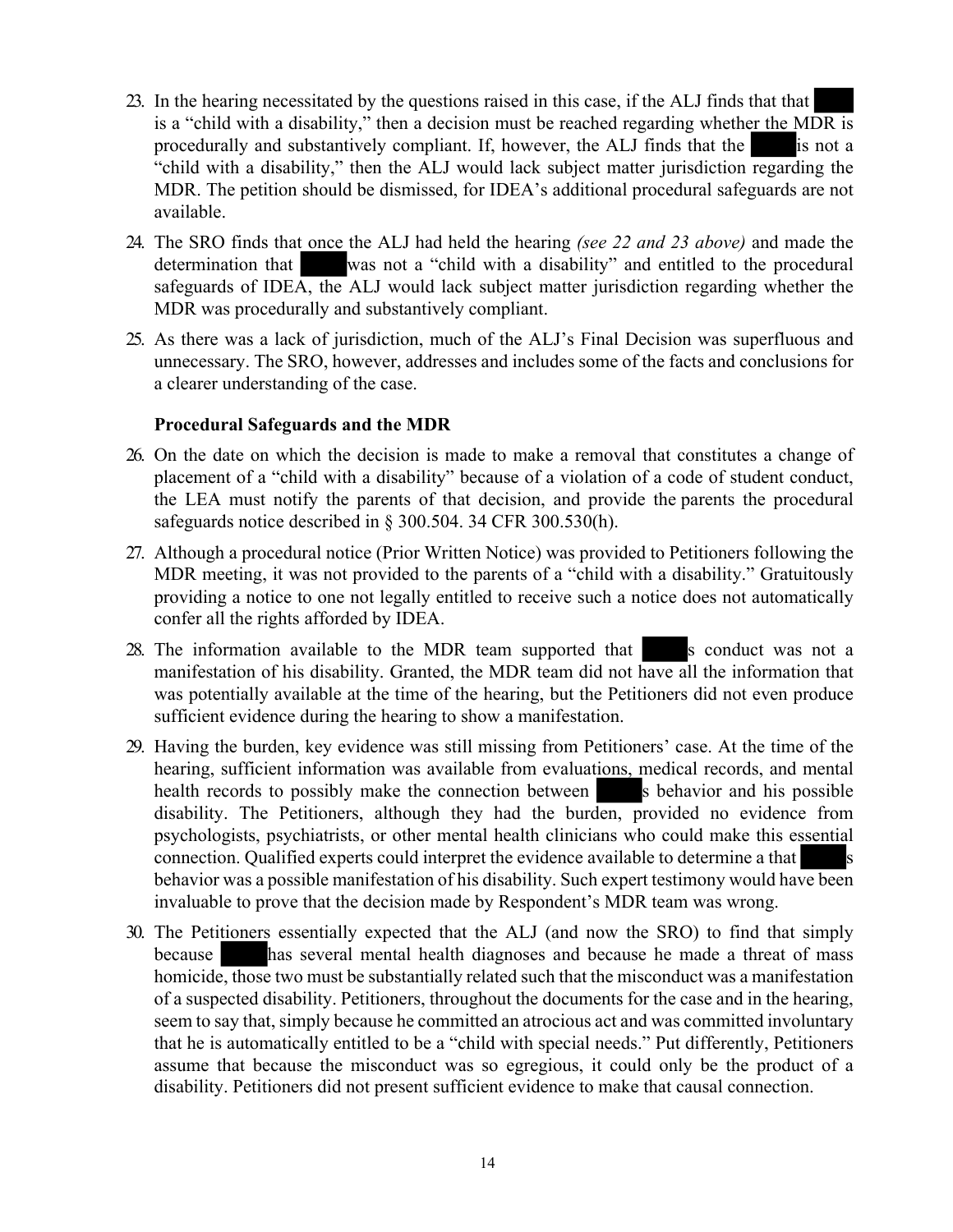- 31. The ALJ put it succinctly: "This logic [of Petitioners] is also deeply problematic from a standard-setting perspective. A threat of mass violence against a school is always so egregious that it raises questions about the mental health of the student making the threat. If that alone is sufficient to find a manifestation of a suspected disability in the absence of any other evidence, then threats of mass violence will effectively be *per se* manifestations of previously unknown disabilities." ALJ Final Decision, Conclusion 55.
- 32. The fact that had a mental illness diagnosis or even multiple diagnoses does not mean he was a "child with a disability" under the IDEA. Petitioners must also prove that he needs or, at a minimum, is "suspected" of needing special education and related services. They made no attempt to do so.
- 33. The Petitioners failed to prove by a preponderance of the evidence that the MDR was substantively flawed or even required.
- 34. The Petitioners failed to prove by a preponderance of evidence that s behavior was a manifestation of his disability and that the MDR team's decision was substantively wrong. The Petitioners also failed to prove that was a "child with a disability" and therefore entitled to an MDR.
- 35. The Petitioners, however, proved by a preponderance of the evidence that the MDR was procedurally flawed. The procedural violations, however, were harmless because conduct was not a manifestation of his disabilities as a "child with a disability."
- 36. A hearing officer may find that a "child with as disability" did not receive a free appropriate public education only if the procedural inadequacies (i) impeded the child's right to a free appropriate public education; (ii) significantly impeded the parents' opportunity to participation in the decision-making process regarding the provision of a free appropriate public education to the parents' child; or (iii) caused a deprivation of educational benefits." 20 U.S.C. 1415(f)(3)(E)(ii); N.C.G.S. 115C-109.8(a).
- 37. Parents are guaranteed the right "to examine all records relating to [their] child and to participate in meetings with respect to the identification, evaluation, and educational placement of the child, and the provision of a free appropriate public education to that child." 34 C.F.R. § 300.322(a); N.C.G.S. § 115C-109.3(a). Meaningful participation occurs where a parent has the opportunity to ask questions, express his or her opinions, and explain disagreement with components of the IEP, Endrew F. ex rel. Joseph F. v. Douglas Cty. Sch. Dist. RE-1, 137 S. Ct. 988, 1001 (2017) (during the IEP process, parents and staff should have the opportunity to "fully air their respective opinions."). "When Congress passed the IDEA, it placed great importance in the role of parents in crafting an adequate and individualized education for each disabled student." Hendrick Hudson Bd. of Educ. v. Rowley, 458 U.S. 205–06 (1982).
- 38. It is a procedural violation of IDEA if parents of a "child with a disability" are denied meaningful participation in making decisions regarding their child's education.
- 39. S Parents probably were not able to meaningfully participate in the MDR meeting because their native language is Other than providing an interpreter during the meeting, however, there is no requirement in IDEA for all the documents to be in the native language of the parent. The exception is the Prior Written Notice. The Prior Written Notice must contain a full explanation of the procedural safeguards written in the native language of the parents and written in an easily understandable manner. 20 U.S.C. § 1415(d)(2); 34 C.F.R. 300.503(c)(1). This was not done.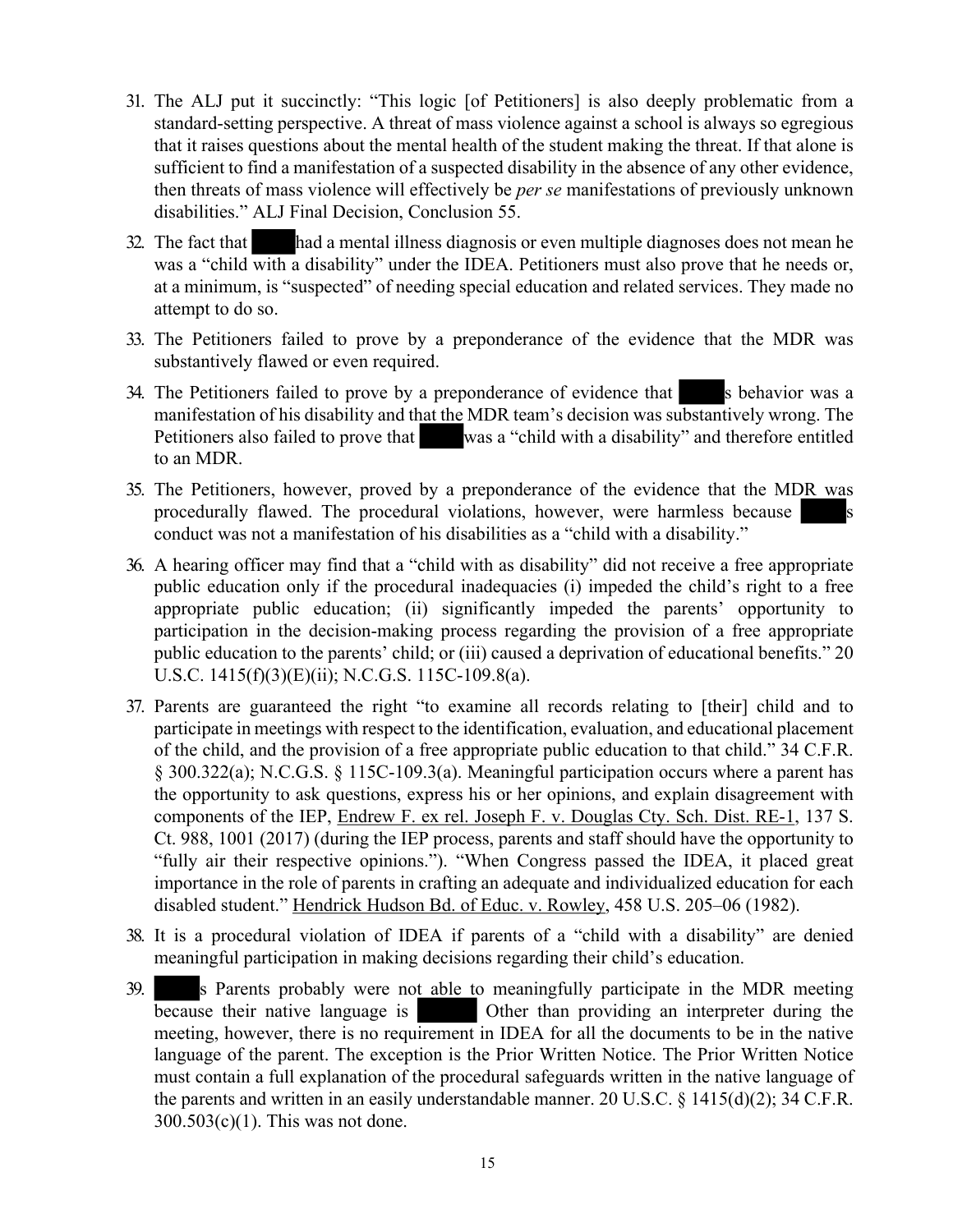- 40. "The public agency must take whatever action is necessary to ensure that the parent understands the proceedings of the IEP Team meeting, including arranging for an interpreter for parents with deafness or whose native language is other than English." 34 C.F.R. § 300.322(e). Even though an interpreter was provided in this case, there was evidence that the parents did not take advantage and use the interpreter effectively. The SRO concludes that it is doubtful the parents clearly understood the school's communications because of the language barrier.
- 41. During the hearing for this case, an interpreter was available throughout the hearing and was used extensively. The ALJ made a serious effort to ensure that s limited proficiency in English did not prevent a successful hearing.
- 42. While Petitioner and s father may not have fully participated in the decision-making process during the MDR meeting, Petitioners failed to prove by a preponderance of the evidence that had procedural violations not occurred, the results would have been different.
- 43. WCPSS committed the following procedural violations in conducting the MDR meeting and impeded the Parents' meaningful participation in the decision-making process:
	- a) The Prior Written Notice was not provided or translated into

b) While an interpreter was present during the MDR meeting, the interpreter was not used effectively to ensure that the Parents clearly understood the process and what was happening.

- c) The MDR team did not obtain all medical documentation.
- d) The MDR team did not have access to the psychological and speech-language evaluation reports.
- e) The MDR team did not invite s treating mental health providers to attend the meeting or

solicit information from those providers to understand  $\blacksquare$  s mental problems.

- 44. Petitioners failed to prove by a preponderance of the evidence that access to additional mental health and medical documentation that was not obtained prior to the MDR meeting would have changed the MDR team's decision. Failure to obtain and consider that information was a procedural violation. It was harmless, however, because the Petitioners did not show that the additional information would have caused a different result in the substantive decision.
- 45. The procedural violations are not sufficient to support a finding that a district failed to provide FAPE. Gadsby v. Grasmick, 109 F.3d 940, 956 (4th Cir. 1997). They certainly did not impede s right to a FAPE, for that right did not exist.
- 46. There were procedural violations that may have impacted the Parents' opportunity to participate in the decision-making process at the MDR. The Petitioners, however, failed to prove at the hearing the substantive issue that WCPSS had a "basis of knowledge" or the prerequisite conditions applicable for the "no basis of knowledge" analysis found in 34 CFR 300.534. The procedural violations, therefore, were harmless.
- 47. Since Petitioners cannot prove the substantive issue that was denied educational opportunities under the IDEA, the numerous procedural violations are essentially harmless. Again, the ALJ and SRO lack subject matter jurisdiction.

# **Other Issues**

- 48. The Petitioners had questioned whether it was appropriate for the ALJ to choose not to consolidate the two petitions that were filed. The ALJ had the discretion to do so, and the Petitioners provided nothing to show that the ALJ abused her discretion.
- 49. As the ALJ and now the SRO have determined that there was no evidence to show that was a "child with a disability" at the time of the incident, it was appropriate to declare the first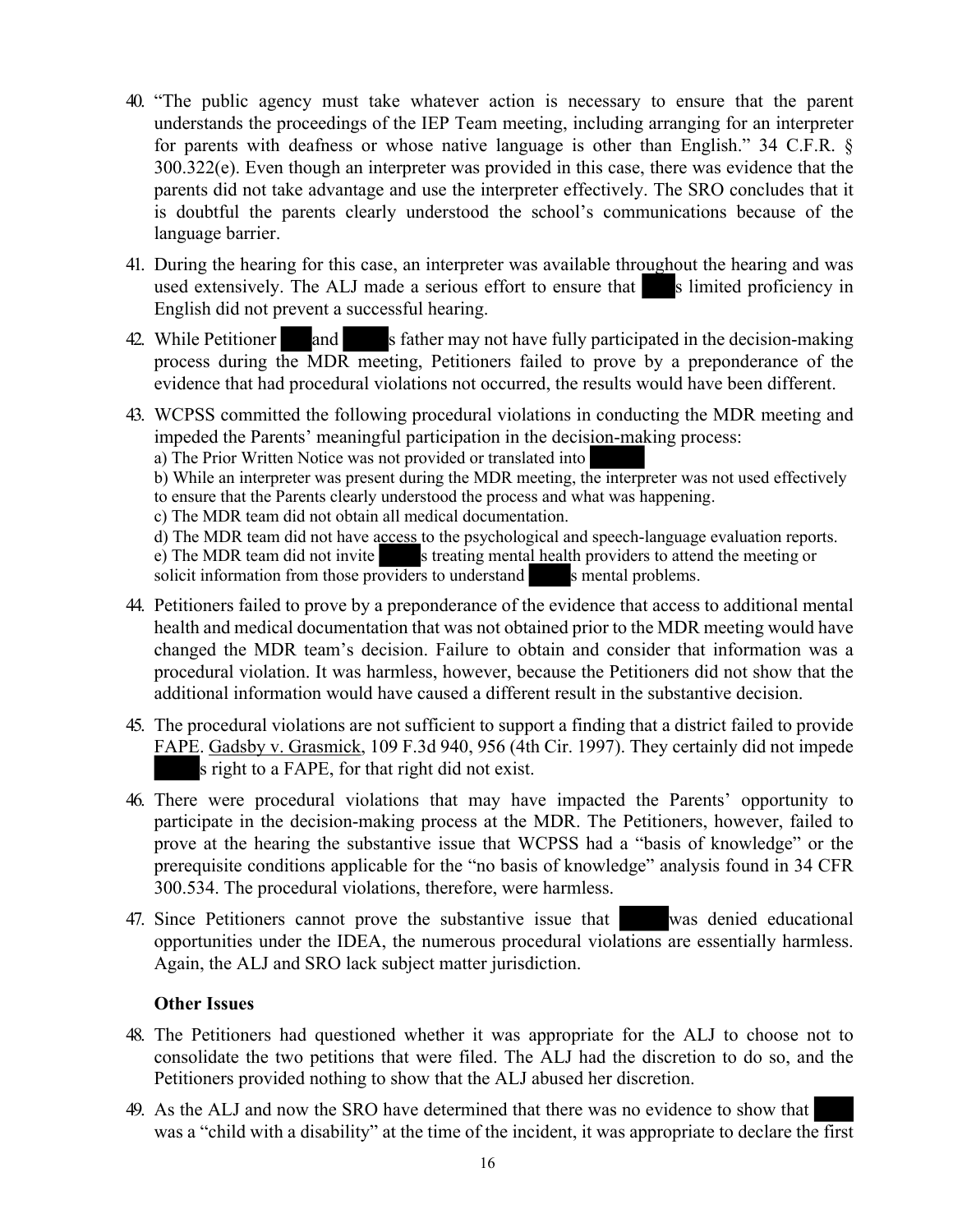petition moot. That petition involved the question of whether the Respondent had failed to provide FAPE. The provision of FAPE is an entitlement only for a child who is eligible, or a "child with a disability" under IDEA. The evidence produced in this case confirmed that was not eligible at the time of the incident..

50. The Petitioners also appealed the ALJ's denial of the Petitioners' Motion for Additional Evidence that became available after the hearing. The motion was made to introduce evaluative information that was not available at the time the MDR team made their decision, nor was it available during the hearing. Interestingly, the Petitioners knew of this evaluation prior to or during the hearing. They had ample opportunity to make this motion or otherwise attempt to introduce this evidence during the hearing, but failed to do so. The ALJ did not abuse her discretion in denying the motion. She had the authority under 34 CFR 300.511(d).

## **Summary of Conclusions**

- 51. Although the MDR provided was procedurally flawed, was not entitled to that MDR. WCPSS had no "basis of knowledge" and had not yet been determined to be a "child" with a disability" in need of special education.
- 52. If, however, is later found eligible during the disciplinary period, he would then be entitled to all rights under IDEA. This would not include another MDR based on the previous incident, but would require WCPSS to provide special education and related services taking into consideration the updated information available. The guidance is in 34 CFR  $300.534(d)(2)(iii)$ :

If the child is determined to be a child with a disability, taking into consideration information from the evaluation conducted by the agency and information provided by the parents, the agency must provide special education and related services in accordance with this part, including the requirements of §§ 300.530 through 300.536 and section  $612(a)(1)(A)$  of the Act.

- 53. Since WCPSS had no "basis of knowledge," an MDR was not required until such time as: 1) the evaluations were completed, and 2) was actually determined to be a "child with a disability". As both prerequisites had not been met at the time as of May , 2021, the MDR at issue in this case was premature.
- 54. As a request was made to evaluate for suspected disabilities after the "bomb threat," the evaluation must be conducted in an expedited manner. Meanwhile, was still subject to the disciplinary procedures. Even after completion of the evaluation, would remain in the education placement, long term suspension then expulsion, without educational services until or unless the School Board readmitted him, N.C.G.S. §§ 115C-390.11 - 390.12, or he is determined to be a "child with a disability." 34 CFR 300.534(d)(2)(iii).
- 55. has been referred and is awaiting that determination. Based on his referral and subsequent evaluation, if is found to be a "child with a disability," then CFR  $300.534(d)(2)(iii)$ clearly states that the provisions of 34 CFR 300.530 must be applied. WCPSS must then institute the process to serve with special education and related services. The SRO does not interpret this to mean that there is a retroactive right to an MDR based on the previous incident before WCPSS had a "basis of knowledge." Therefore, part of the ALJ's decision that specified that might have the right to a new MDR must be reversed.
- 56. The right to an MDR at a particular point in time is not subject to alteration based on subsequent events. No matter what happens later, there was no "basis of knowledge" at the time of his conduct that led to this case. The regulations are clear. The time for making a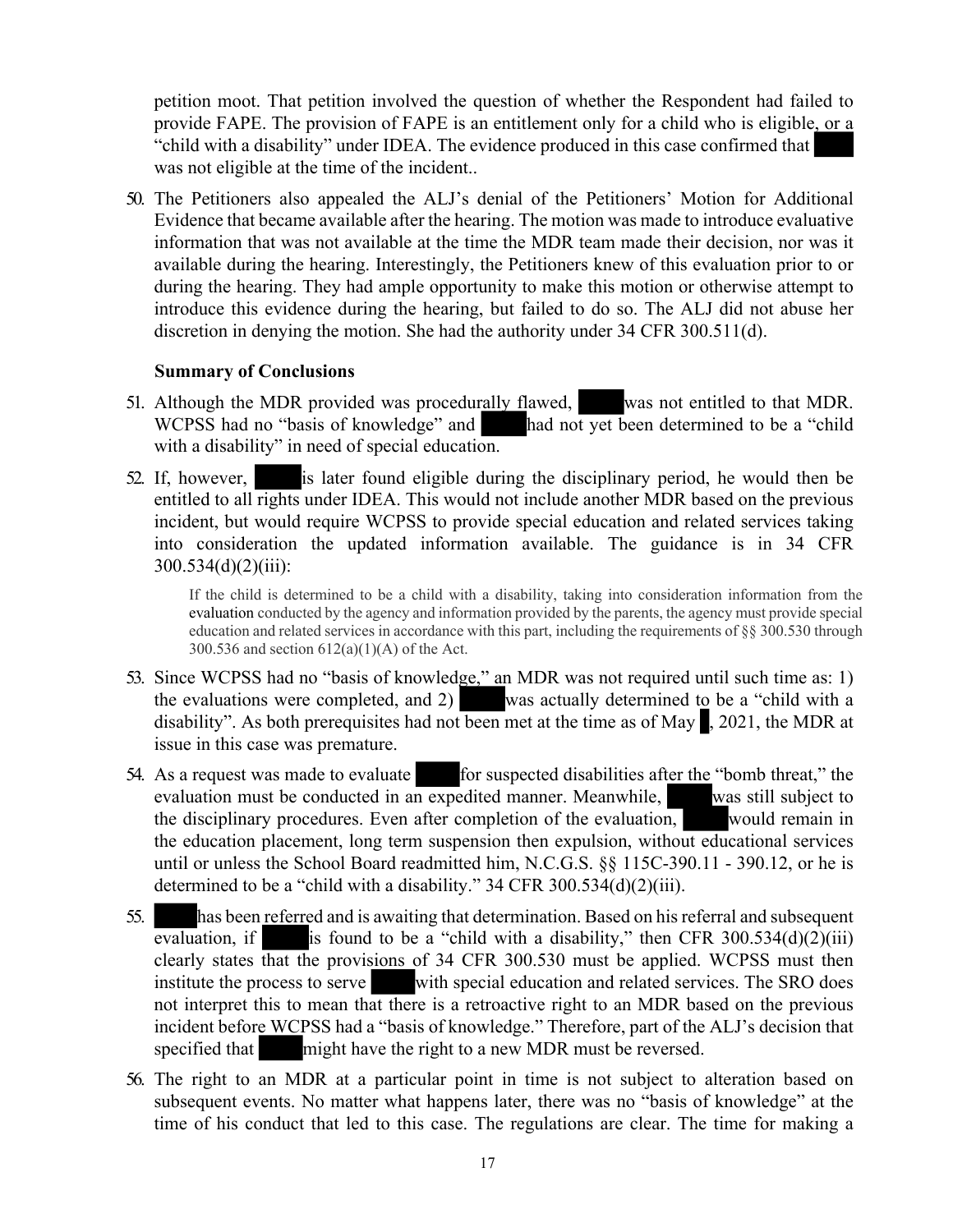determination is established at the moment of the conduct itself. The "basis of knowledge" must exist "before the behavior that precipitated the disciplinary action occurred." 34 C.F.R. § 300.534(a).

- 57. The IEP team is directed to finish the eligibility determination. If is found to be eligible, WCPSS must proceed in accordance with the requirements of  $34 \text{ C.F.R. } 300.534(d)(2)(iii)$ . will then have an ongoing right under the IDEA to an MDR for future incidents, along with a hearing to contest that MDR if the decision is adverse. 20 U.S.C.  $\S$  1415(k)(5)(D).
- 58. The ALJ made the following Conclusions 70 and 71:

Given that, as of May , 2021, was not entitled to the protections of the IDEA as laid out in 20 U.S.C. § 1415 and its implementing regulations, he cannot sustain a claim under IDEA against the disciplinary action taken against him. He cannot, for example, invoke the right to an expedited hearing under 20 U.S.C. § 1415(k)(4)(B). He cannot, in fact, invoke the right to a manifestation determination or a due process hearing regarding his discipline at all. See 20 U.S.C. § 1415(k)(5)(A). (ALJ Final Decision, Conclusion 70.)

At the time of the behavioral incident that led his expulsion, was not entitled to any IDEA protections, and subsequent developments (such as the school's referral after his release from involuntary commitment) do not create retroactive rights. Because of this, this Tribunal lacks subject matter jurisdiction, and the Expedited Petition must be dismissed. *(ALJ Final Decision, Conclusion 71.)*

- 59. The SRO finds that ALJ's Conclusions 70 and 71 are supported by the facts of the case and the applicable law. It was appropriate to dismiss the Expedited Petition.
- 60. During unique or novel cases similar to this in the future, it would behoove the ALJ to make a determination early in the hearing concerning a child's eligibility as a "child with a disability." This would dictate the need for further evidence, if any. Initially, however, it was probably not apparent to the ALJ and/or the parties that this unique case would raise jurisdictional questions concerning procedural safeguards available in IDEA.

## **DECISION**

Based on the foregoing:

- 1. The ALJ's Final Decision is upheld. Dismissal of the Petition was appropriate.
- 2. Petitioners did not meet their burden of proof on all issues.
- 3. was not entitled to the protections of the IDEA at the time of the conduct that led to his suspension. Prior to s conduct, the Respondent did not have a "basis of knowledge" that was a "child with a disability."
- 4. The Respondent was not required to hold a Manifestation Determination Review (MDR). The Petitioners were not entitled to challenge the MDR process because was not a "child with a disability."
- 5. The ALJ was correct in determining that she lacked subject matter jurisdiction regarding the MDR. Petitioners, however, did have the right to file the petition and have a hearing to determine s rights. Following a finding that he was not a "child with a disability," was not entitled to the other protections of IDEA. Once the ALJ had made that finding, the ALJ would lack subject matter jurisdiction over the other issues.
- 6. In the alternative, even though the Respondent held a gratuitous MDR, the Petitioners failed to prove that s conduct was a manifestation of his disabilities or that the gratuitous MDR created additional rights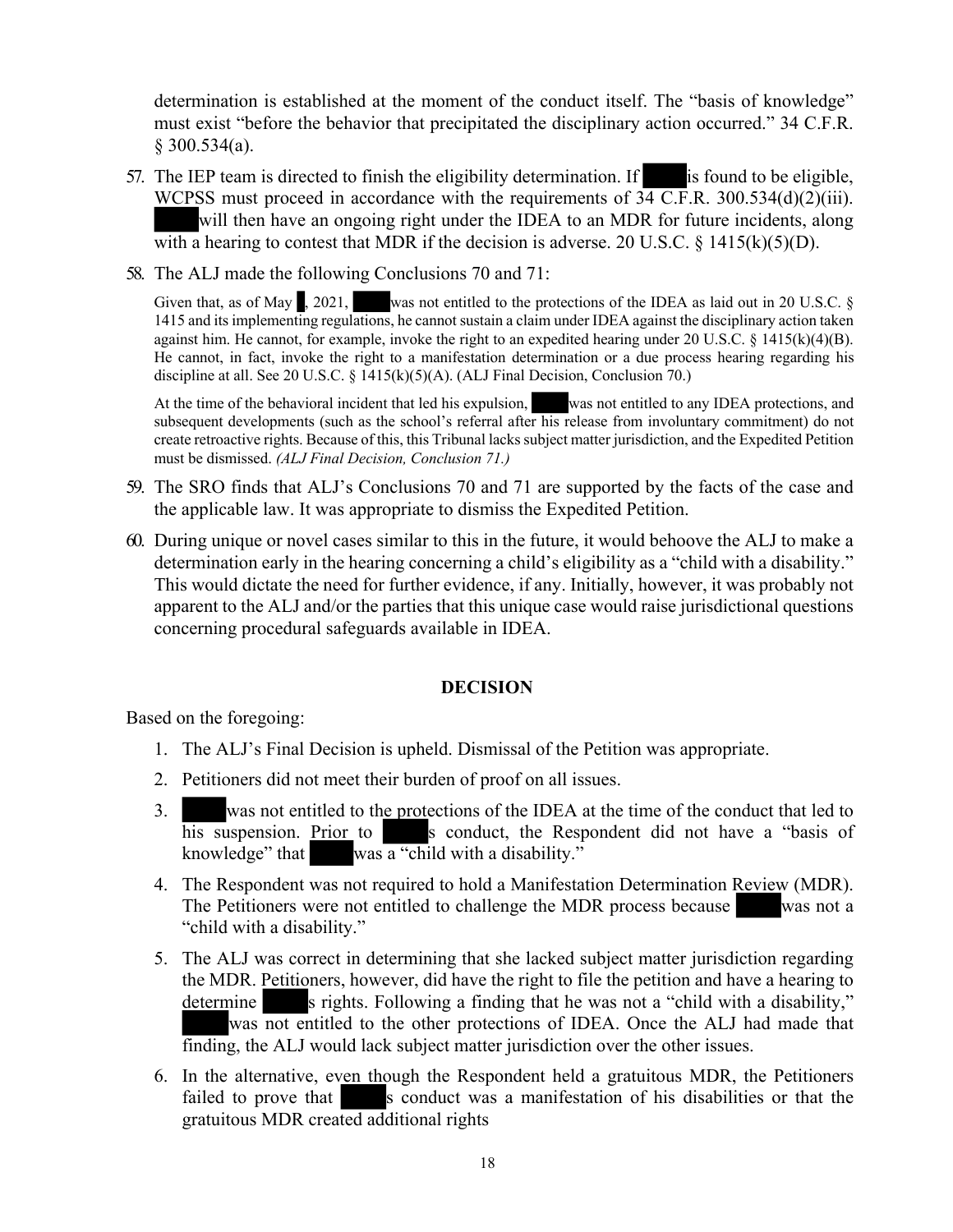- 7. WCPSS failed to comply with IDEA's procedural requirements during the gratuitous MDR. Petitioners, however, failed to meet their burden to prove that was entitled to those procedural protections. The alleged procedural violations did not cause educational harm to a "child with a disability." Any harm that was caused cannot be remedied using IDEA's procedural safeguards.
- 8. Subsequent to his suspension, has been referred for evaluation as a possible "child with a disability." This entitles him to the protections afforded by IDEA with regard to that referral and possible identification. In the event he is determined to be a "child with a disability," under the provisions of 34 CFR 300.534 $(d)(2)(iii)$  he would then become entitled to special education and related services. He, however, would not be entitled to a "redo" of the previous MDR as implied by the ALJ's Final Decision.
- 9. If it has not already done so, the Respondent must convene an eligibility meeting without delay to determine s eligibility under IDEA.

This the 23rd day of November 2021



State Review Officer

# **NOTICE**

Any party aggrieved by this Decision may institute a civil action in state court within 30 days after receipt of this Decision as provided in N.C.G.S. § 115C-109.9 or file an action in federal court within 90 days as provided in 20 U.S.C. § 1415.